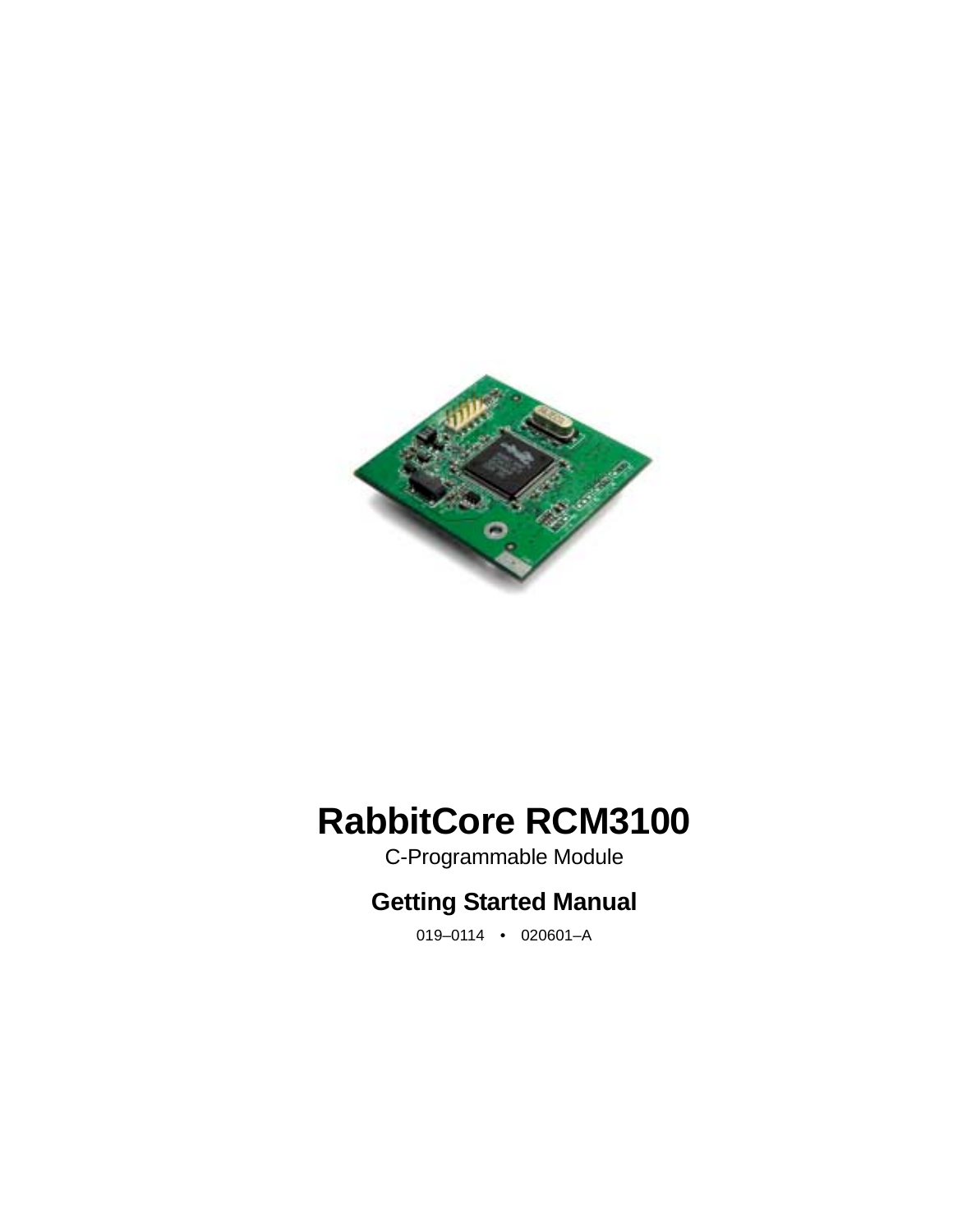#### **RabbitCore RCM3100 Getting Started Manual**

Part Number 019-0114 • 020601–A • Printed in U.S.A.

©2002 Z-World Inc. • All rights reserved.

Z-World reserves the right to make changes and improvements to its products without providing notice.

#### **Trademarks**

Rabbit 2000 is a trademark of Rabbit Semiconductor.

Dynamic C is a registered trademark of Z-World Inc.

#### **Z-World, Inc.**

2900 Spafford Street Davis, California 95616-6800 USA

Telephone: (530) 757-3737 Fax: (530) 757-3792

[www.zworld.com](http://www.zworld.com)

#### **Rabbit Semiconductor**

2932 Spafford Street Davis, California 95616-6800 USA

Telephone: (530) 757-8400 Fax: (530) 757-8402

[www.rabbitsemiconductor.com](http://www.rabbitsemiconductor.com)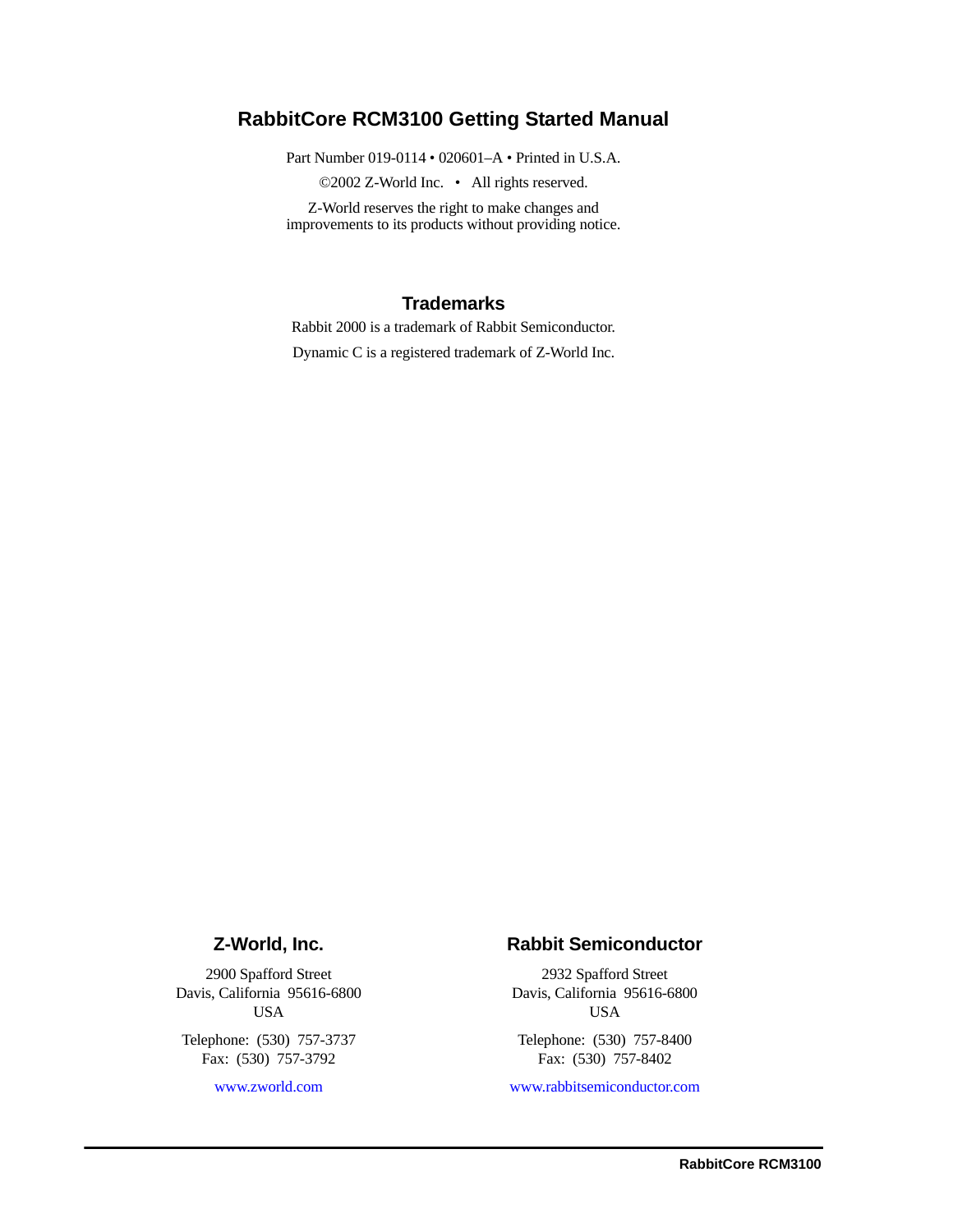# **Table of Contents**

| <b>Chapter 1. Introduction &amp; Overview</b>          |    |
|--------------------------------------------------------|----|
|                                                        |    |
|                                                        |    |
|                                                        |    |
|                                                        |    |
|                                                        |    |
|                                                        |    |
|                                                        |    |
|                                                        |    |
| <b>Chapter 2. Hardware Setup</b>                       |    |
|                                                        |    |
|                                                        |    |
|                                                        |    |
|                                                        |    |
|                                                        |    |
|                                                        |    |
|                                                        |    |
|                                                        |    |
|                                                        |    |
|                                                        |    |
| <b>Chapter 3. Software Installation &amp; Overview</b> | 15 |
|                                                        |    |
|                                                        |    |
|                                                        |    |
|                                                        |    |
|                                                        |    |
|                                                        |    |
|                                                        |    |
|                                                        |    |
|                                                        |    |
|                                                        |    |
|                                                        |    |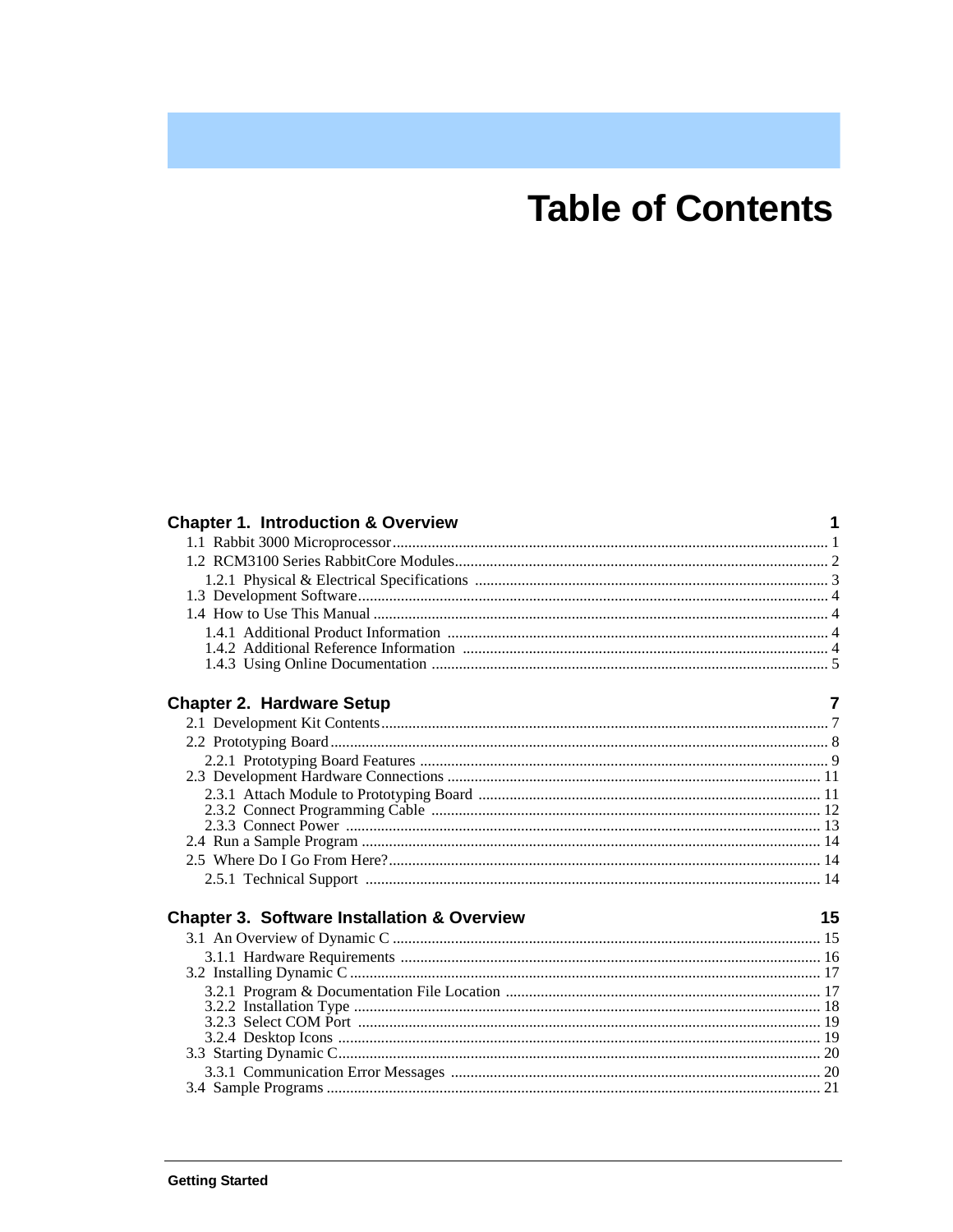| <b>Notice to Users</b> | 23 |
|------------------------|----|
| <b>Index</b>           | 25 |
| <b>Schematics</b>      | 27 |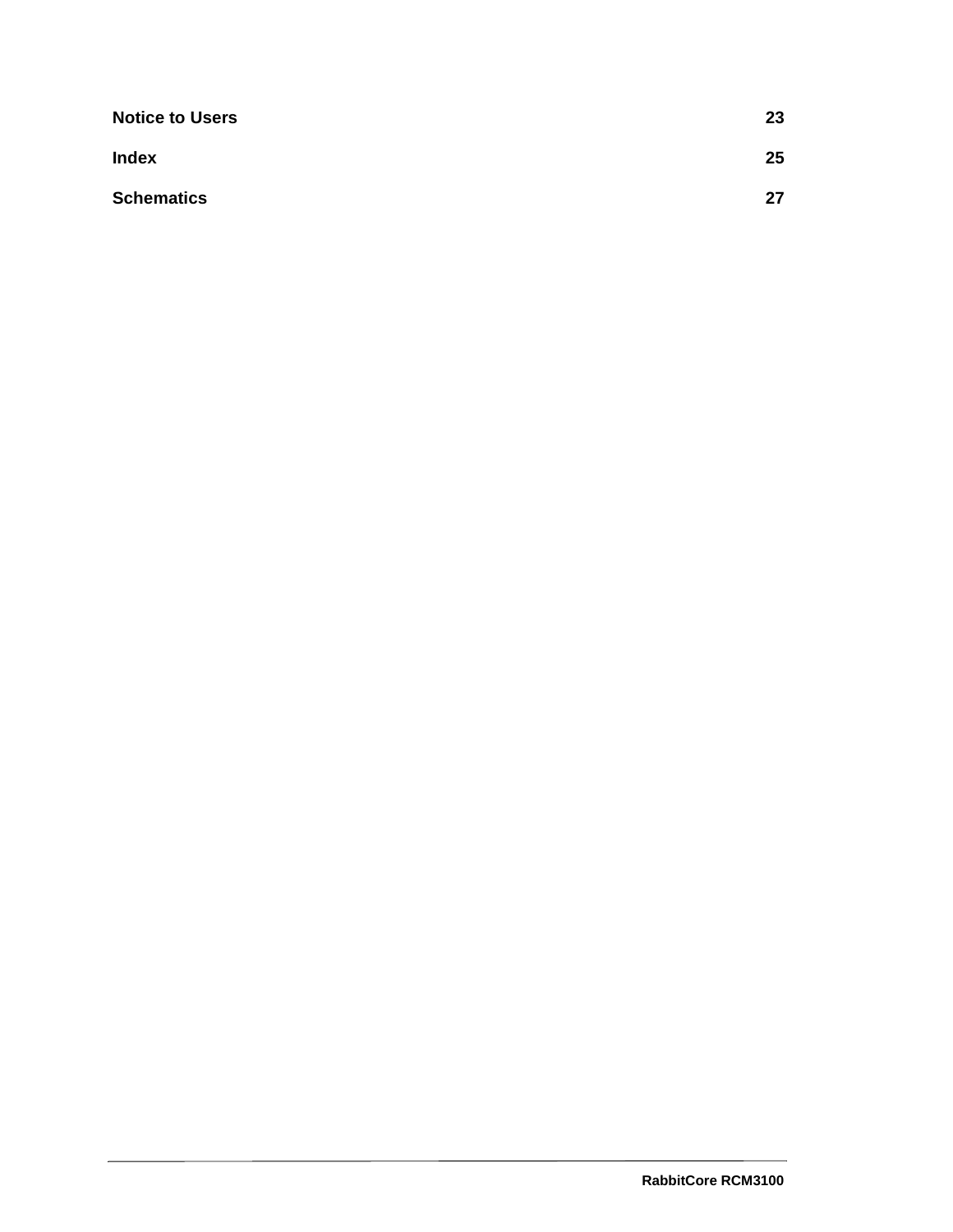# **1. INTRODUCTION & OVERVIEW**

<span id="page-4-0"></span>The Rabbit 3000 is a modern 8-bit microprocessor that is the central element of a complete and fully supported embedded design system that includes development tools, software libraries, core modules, sample designs, a parts store, and readily available expert, human support.

This Development Kit has the essentials that you need to design your own microprocessor-based system, and includes a complete Dynamic C software development system. This Development Kit contains a powerful RabbitCore module (the RCM3110) and Prototyping Board that will allow you to evaluate the Rabbit 3000 and to prototype circuits that interface to a Rabbit 3000 microprocessor. You will also be able to write and test software for the RCM3100 series RabbitCore modules.

## <span id="page-4-1"></span>**1.1 Rabbit 3000 Microprocessor**

The Rabbit 3000 microprocessor shares its instruction set and conceptual design with the successful Rabbit 2000. The instruction set is based on the Z80/Z180, but has been adapted to be C-friendly and to allow a megabyte of code space. Rabbit processors are fast with compact code.

The Rabbit 3000 has an extensive array of on-chip peripherals including 6 serial ports, 56 parallel I/O pins, motion control interfaces, a time/date clock, glueless memory and I/O interfacing, a slave interface, and in-circuit programming. Low-EMI features such as a clock spectrum spreader eliminate schedule-wrecking EMI problems.

Software development support is based on Z-World's Dynamic C, and includes extensive libraries for chip peripherals and more.

Refer to the *Rabbit 3000 Microprocessor User's Manual* for complete information on the Rabbit 3000 microprocessor and complete specifications.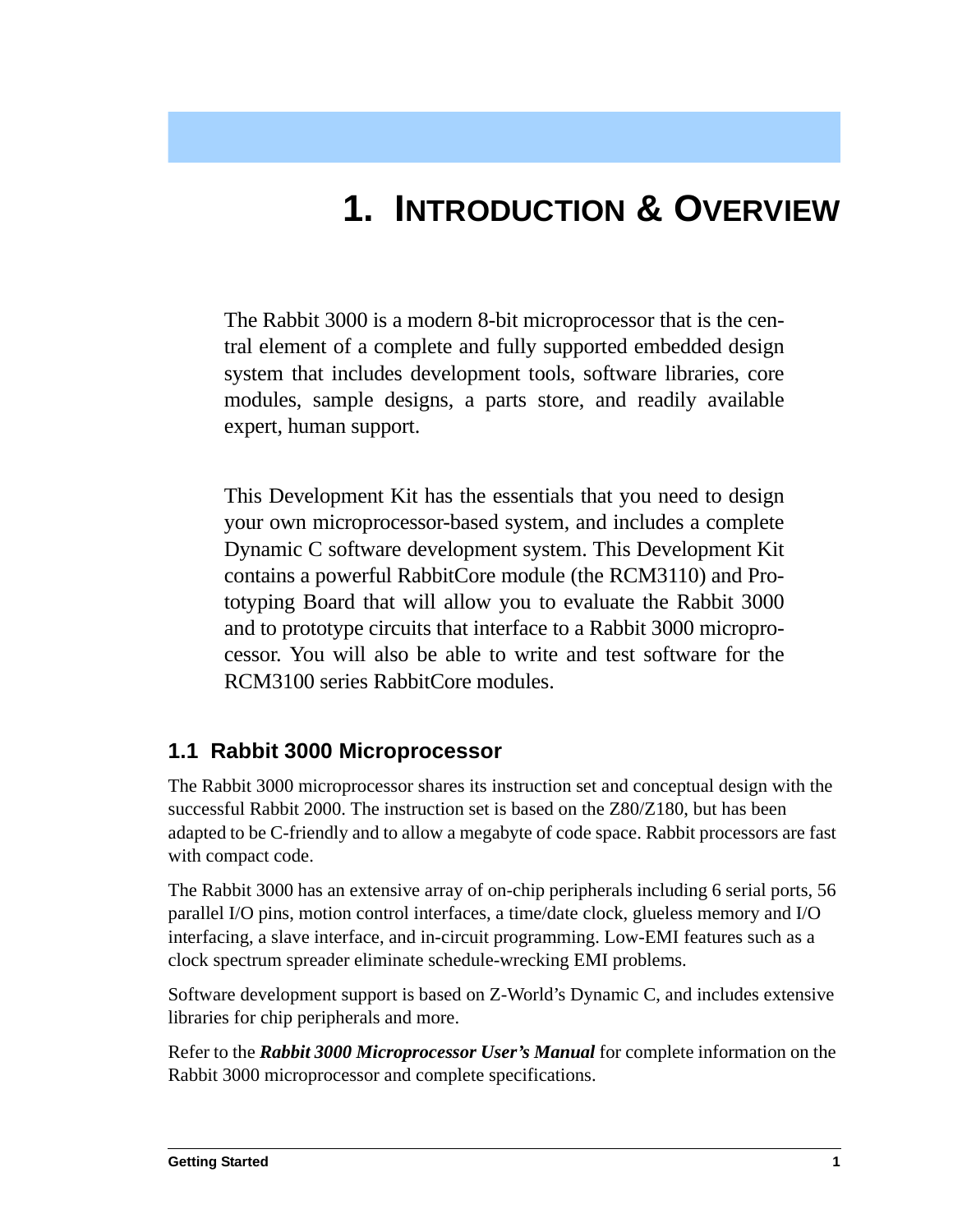## <span id="page-5-2"></span><span id="page-5-0"></span>**1.2 RCM3100 Series RabbitCore Modules**

The RCM3100 series RabbitCore modules are designed for use on a customer-supplied motherboard that supplies power and interfaces to real-world I/O devices. Their two 34 pin connection headers provide 52 digital parallel user I/O lines, shared with five serial ports, along with control lines. A sixth serial port and one additional I/O line are available on the programming header.

A fully enabled slave port permits glueless master-slave interface with another Rabbitbased system. The slave port may also be used with non-Rabbit systems, although additional logic may be required.

The RCM3100 series is equipped with 256K–512K flash memory and 128K–512K static RAM.

There are two production models in the RCM3100 series. If the standard models do not serve your needs, other variations can be specified and ordered in production quantities. Contact your Z-World or Rabbit Semiconductor sales representative for details.

<span id="page-5-1"></span>[Table 1](#page-5-1) below highlights the differences between the two models in the RCM3100 family.

| <b>Feature</b>      | <b>RCM3100</b>                                                                                                                                                                                                                                                              | <b>RCM3110</b> |
|---------------------|-----------------------------------------------------------------------------------------------------------------------------------------------------------------------------------------------------------------------------------------------------------------------------|----------------|
| Microprocessor      | Rabbit 3000 running at 29.4 MHz                                                                                                                                                                                                                                             |                |
| <b>Flash Memory</b> | $2 \times 256K$                                                                                                                                                                                                                                                             | 256K           |
| <b>Static RAM</b>   | 512K                                                                                                                                                                                                                                                                        | 128K           |
| <b>Serial Ports</b> | 6 shared high-speed, CMOS-compatible ports:<br>6 are configurable as asynchronous serial ports;<br>4 are configurable as clocked serial ports (SPI);<br>2 are configurable as SDLC/HDLC serial ports;<br>1 asynchronous clocked serial port is dedicated<br>for programming |                |

<span id="page-5-3"></span>**Table 1. RCM3100 Versions**

**NOTE:** The RCM3110 is the RabbitCore module supplied with the Development Kit.

In addition, there is an RCM3000 series of RabbitCore modules that includes Ethernet connectivity.

The RabbitCore modules can be programed locally, remotely, or via a network using appropriate interface hardware.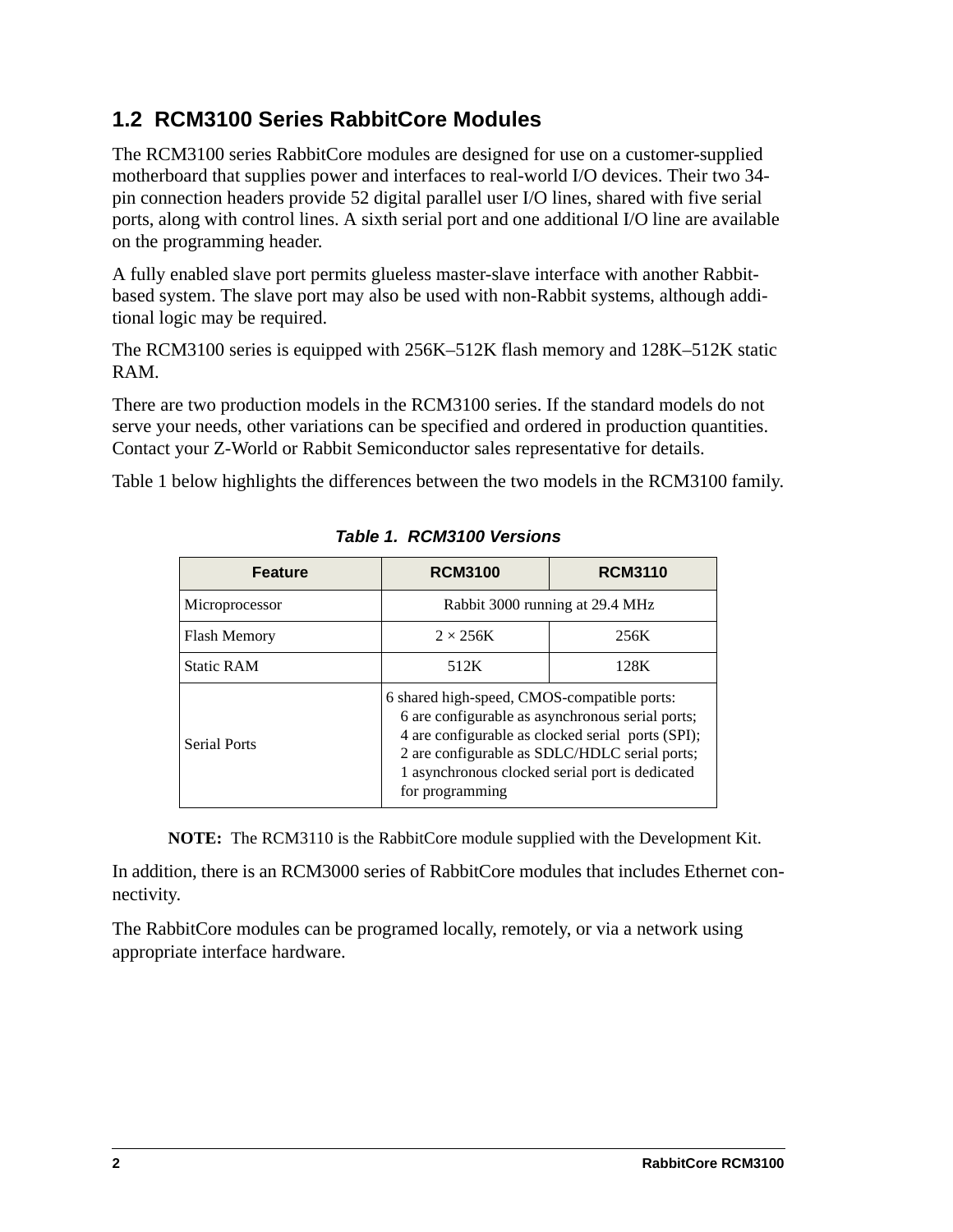#### <span id="page-6-0"></span>**1.2.1 Physical & Electrical Specifications**

<span id="page-6-2"></span>[Table 2](#page-6-2) lists the basic specifications for the RCM3100.

| <b>Specification</b> | Data                                                                       |
|----------------------|----------------------------------------------------------------------------|
| Power Supply         | $3.15 - 3.45$ V DC (75 mA at 29.4 MHz clock speed)                         |
| Size                 | $1.65'' \times 1.85'' \times 0.50''$ (42 mm $\times$ 47 mm $\times$ 13 mm) |
| Environmental        | $-40^{\circ}$ C to 85 <sup>°</sup> C, 5–95% humidity, noncondensing        |

<span id="page-6-5"></span>**Table 2. RCM3100 Specifications**

**NOTE:** For complete product specifications, see Appendix A in the *RabbitCore RCM3100 User's Manual*.

The RCM3100 modules have two 34-pin headers to which cables can be connected, or which can be plugged into matching sockets on a production device. The pinouts for these connectors are shown in [Figure 1](#page-6-1) below.



<span id="page-6-4"></span><span id="page-6-3"></span><span id="page-6-1"></span>**Figure 1. RCM3100 Connector Pinout**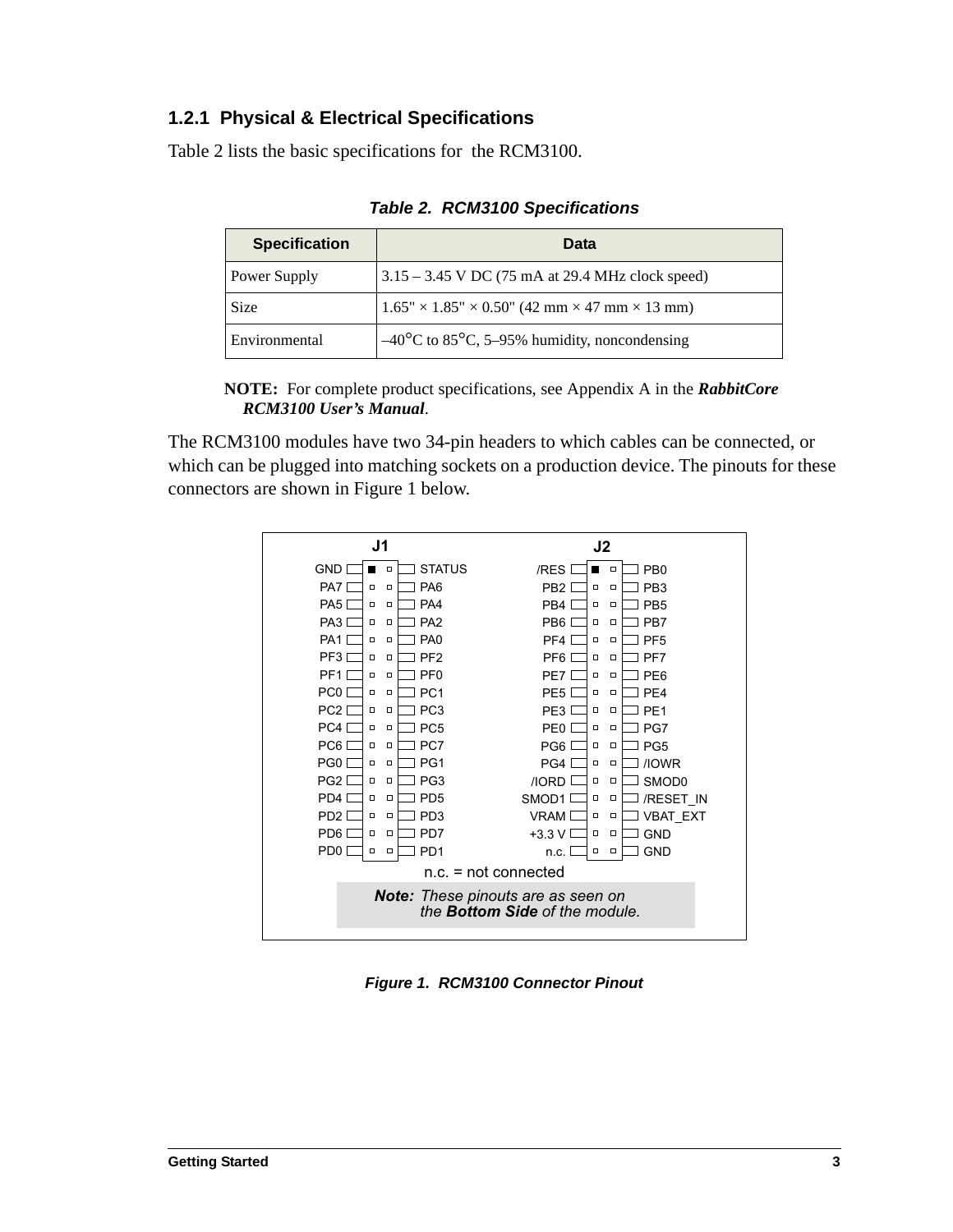# <span id="page-7-0"></span>**1.3 Development Software**

<span id="page-7-5"></span>The RCM3100 module uses the Dynamic C development environment for rapid creation and debugging of runtime applications. Dynamic C provides a complete development environment with integrated editor, compiler and debugger. It interfaces directly with the target system, eliminating the need for complex and unreliable in-circuit emulators.

Dynamic C must be installed on a Windows workstation with at least one free serial USB or COM port for communication with the target system.

**NOTE:** An RS-232/USB converter is required if you intend to use a USB port on your computer. Z-World and Rabbit Semiconductor offer a suitable converter—more information is available at [www.rabbitsemiconductor.com,](http://www.rabbit semiconductor.com) or you may telephone your Z-World/Rabbit Semiconductor sales representative or authorized distributor.

See [Chapter 3., "Software Installation & Overview,"](#page-18-2) for complete information on installing Dynamic C.

**NOTE:** The RCM3100 module requires Dynamic C v7.25 or later for development. A compatible version is included on the Development Kit CD-ROM.

## <span id="page-7-1"></span>**1.4 How to Use This Manual**

This *Getting Started* manual is intended to give users a quick but solid start with the RCM3100 series modules. It does not contain detailed information on the module hardware capabilities or the Dynamic C development environment. Most users will want more detailed information on some or all of these topics in order to put the RCM3100 module to effective use.

### <span id="page-7-2"></span>**1.4.1 Additional Product Information**

Detailed information about the RCM3100 will be found in the *RabbitCore RCM3100 User's Manual*, provided on the accompanying CD-ROM in both HTML and Adobe PDF format.

Some advanced users may choose to skip the rest of this introductory manual and proceed directly with the detailed hardware and software information in the *User's Manual*.

**TIP:** We recommend that anyone not thoroughly familiar with Z-World controllers at least read through the rest of this manual to gain the necessary familiarity to make use of the more advanced information.

### <span id="page-7-4"></span><span id="page-7-3"></span>**1.4.2 Additional Reference Information**

In addition to the product-specific information contained in the *RabbitCore RCM3100 User's Manual*, several higher level reference manuals are provided in HTML and PDF form on the accompanying CD-ROM. Advanced users will find these references valuable in developing systems based on the RCM3100 module:

- **•** *Dynamic C Premier User's Manual*
- **•** *Rabbit 3000 Microprocessor User's Manual*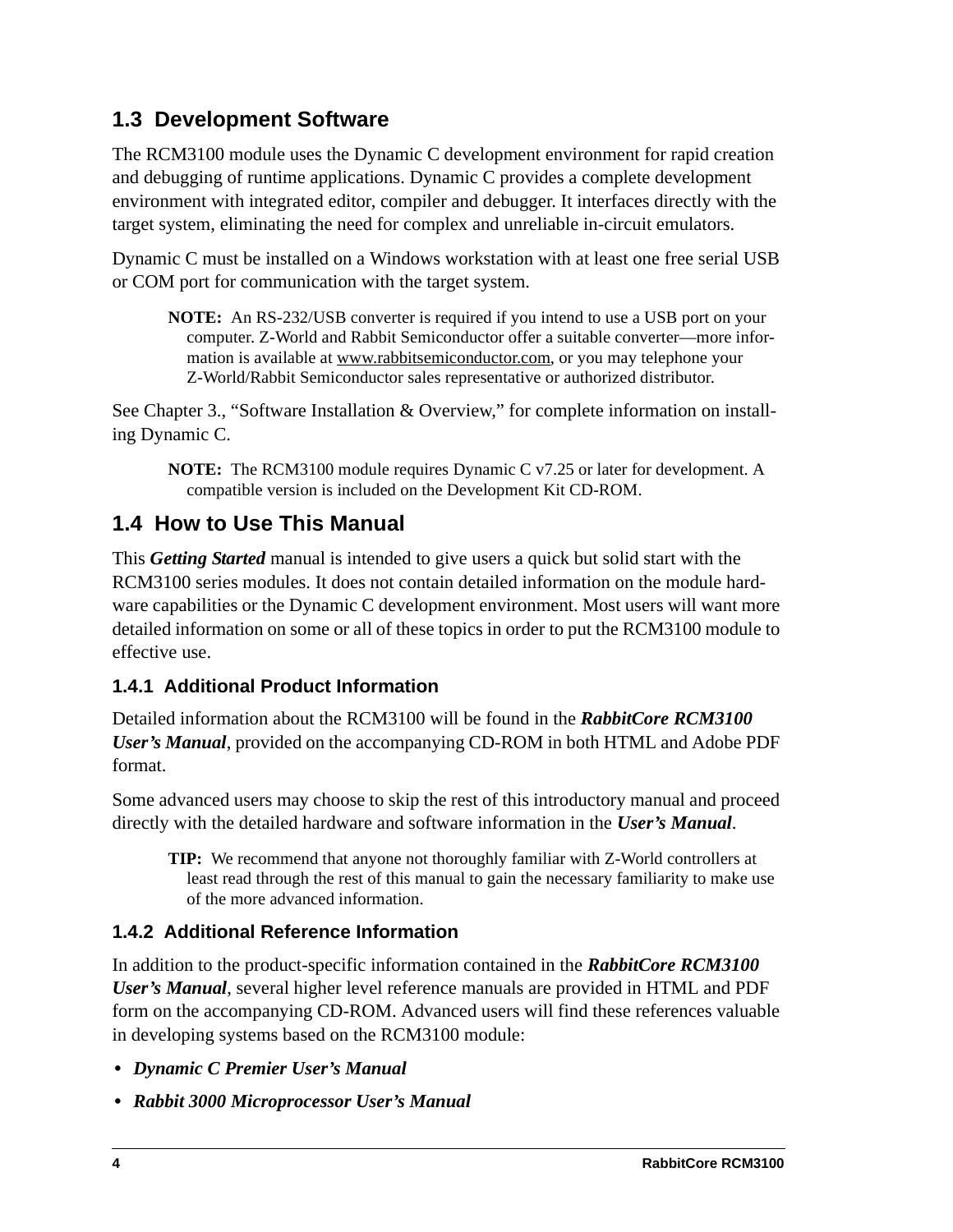#### <span id="page-8-1"></span><span id="page-8-0"></span>**1.4.3 Using Online Documentation**

We provide the bulk of our user and reference documentation in two electronic formats, HTML and Adobe PDF. We do this for several reasons.

We believe that providing all users with our complete library of product and reference manuals is a useful convenience. However, printed manuals are expensive to print, stock and ship. Rather than include and charge for manuals that every user may not want, or provide only product-specific manuals, we choose to provide our complete documentation and reference library in electronic form with every development kit and with our Dynamic C development environment.

**NOTE:** The most current version of Adobe Acrobat Reader can always be downloaded from Adobe's web site at **[http://www.adobe.com](http://www.adobe.com/)**. We recommend that you use version 4.0 or later.

Providing this documentation in electronic form saves an enormous amount of paper by not printing copies of manuals that users don't need.

#### **Finding Online Documents**

The online documentation is installed along with Dynamic C, and an icon for the documentation menu is placed on the workstation's desktop. Double-click this icon to reach the menu. If the icon is missing, create a new desktop icon that points to **default.htm** in the **docs** folder, found in the Dynamic C installation folder.

The latest versions of all documents are always available for free, unregistered download from our web sites as well.

### **Printing Electronic Manuals**

We recognize that many users prefer printed manuals for some uses. Users can easily print all or parts of those manuals provided in electronic form. The following guidelines may be helpful:

- Print from the Adobe PDF versions of the files, not the HTML versions.
- **•** If your printer supports duplex printing, print pages double-sided.
- **•** If you do not have a suitable printer or do not want to print the manual yourself, most retail copy shops (e.g. Kinkos, AlphaGraphics, etc.) will print the manual from the PDF file and bind it for a reasonable charge—about what we would have to charge for a printed and bound manual.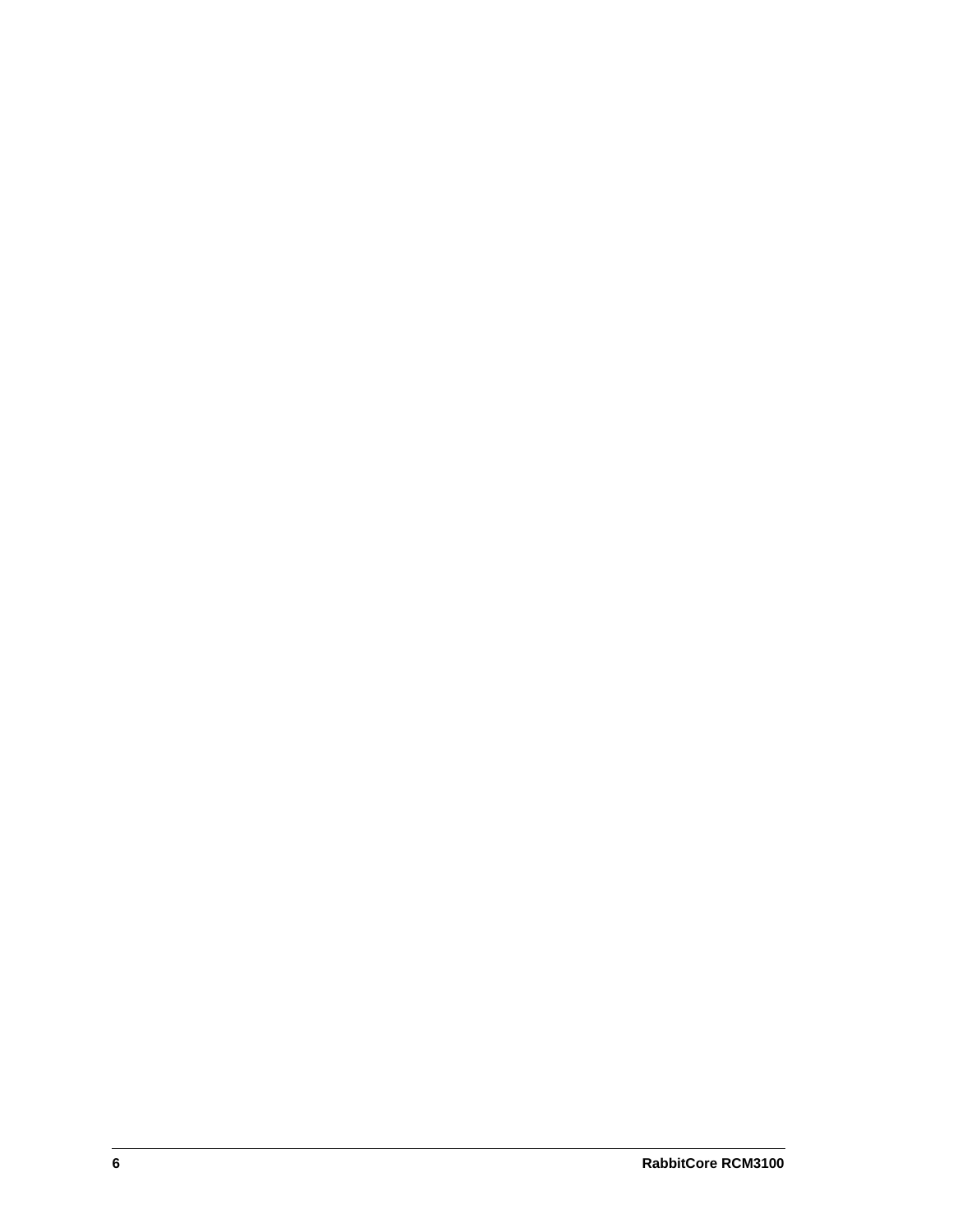# **2. HARDWARE SETUP**

<span id="page-10-0"></span>This chapter describes the RCM3100 hardware in more detail, and explains how to set up and use the accompanying Prototyping Board.

**NOTE:** This chapter (and this manual) assume that you have the RCM3100 Development Kit. If you purchased an RCM3100 module by itself, you will have to adapt the information in this chapter and elsewhere to your test and development setup.

## <span id="page-10-2"></span><span id="page-10-1"></span>**2.1 Development Kit Contents**

The RCM3100 Development Kit contains the following items:

- **•** RCM3110 module, 256K flash memory, and 128K SRAM.
- **•** RCM3000/RCM3100 Prototyping Board.
- **•** AC adapter, 9 V DC, 1 A. (Included only with Development Kits sold for the North American market. A header plug leading to bare leads is provided to allow overseas users to connect a power supply compatible with their local mains power.)
- **•** 10-pin header to DE9 programming cable with integrated level-matching circuitry.
- **•** *Dynamic C SE* CD-ROM, with complete product documentation on disk.
- **•** This *Getting Started* manual.
- **•** A bag of accessory parts for use on the Prototyping Board.
- **•** Registration card.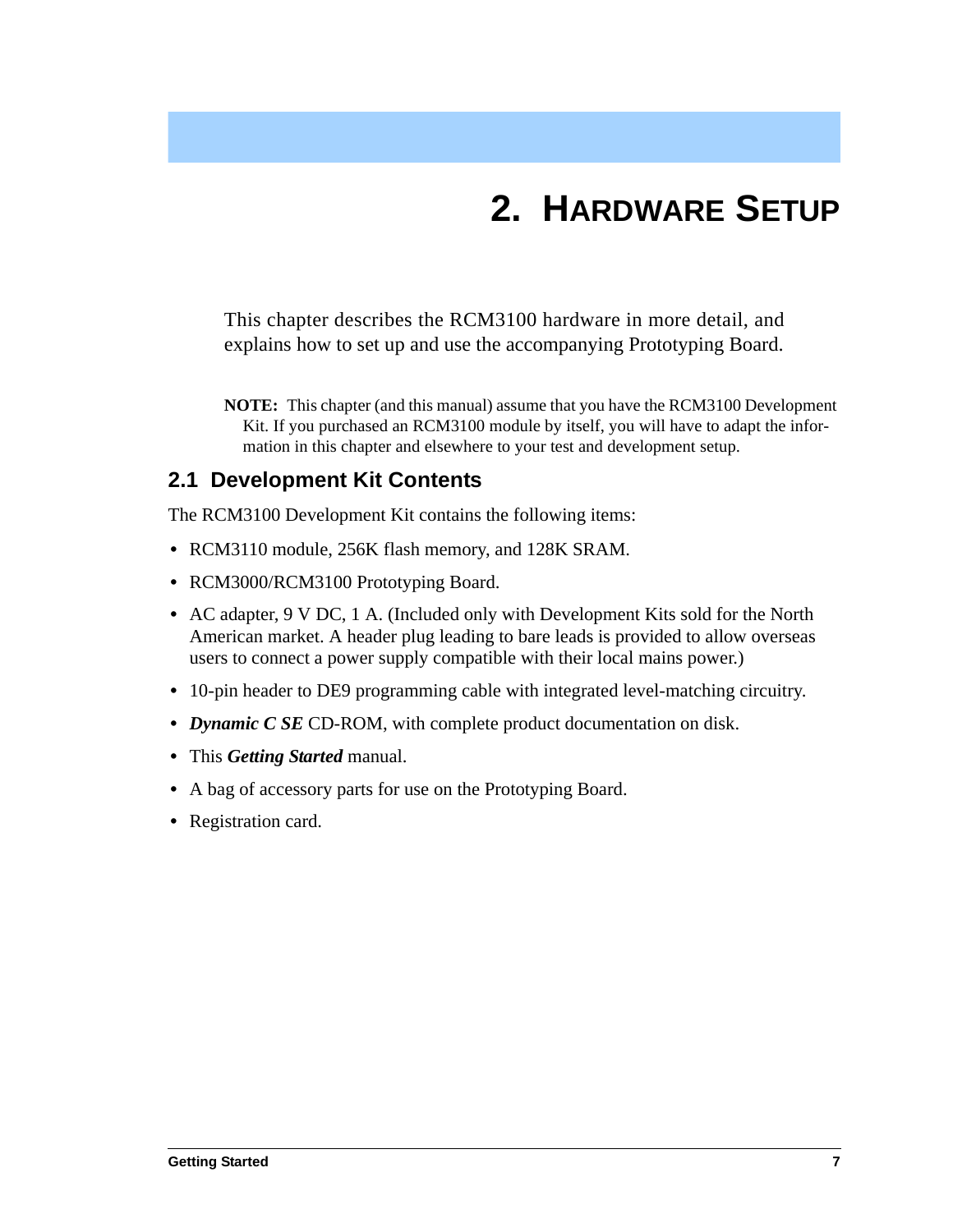# <span id="page-11-3"></span><span id="page-11-0"></span>**2.2 Prototyping Board**

The Prototyping Board included in the Development Kit makes it easy to connect an RCM3100 series module to a power supply and a PC workstation for development. It also provides some basic I/O peripherals (switches and LEDs), as well as a prototyping area for more advanced hardware development.

For the most basic level of evaluation and development, the Prototyping Board can be used without modification.

As you progress to more sophisticated experimentation and hardware development, modifications and additions can be made to the board without modifying or damaging the RCM3100 module itself.



The Prototyping Board is shown below in [Figure 2,](#page-11-1) with its main features identified.

<span id="page-11-2"></span><span id="page-11-1"></span>**Figure 2. RCM3000/RCM3100 Prototyping Board**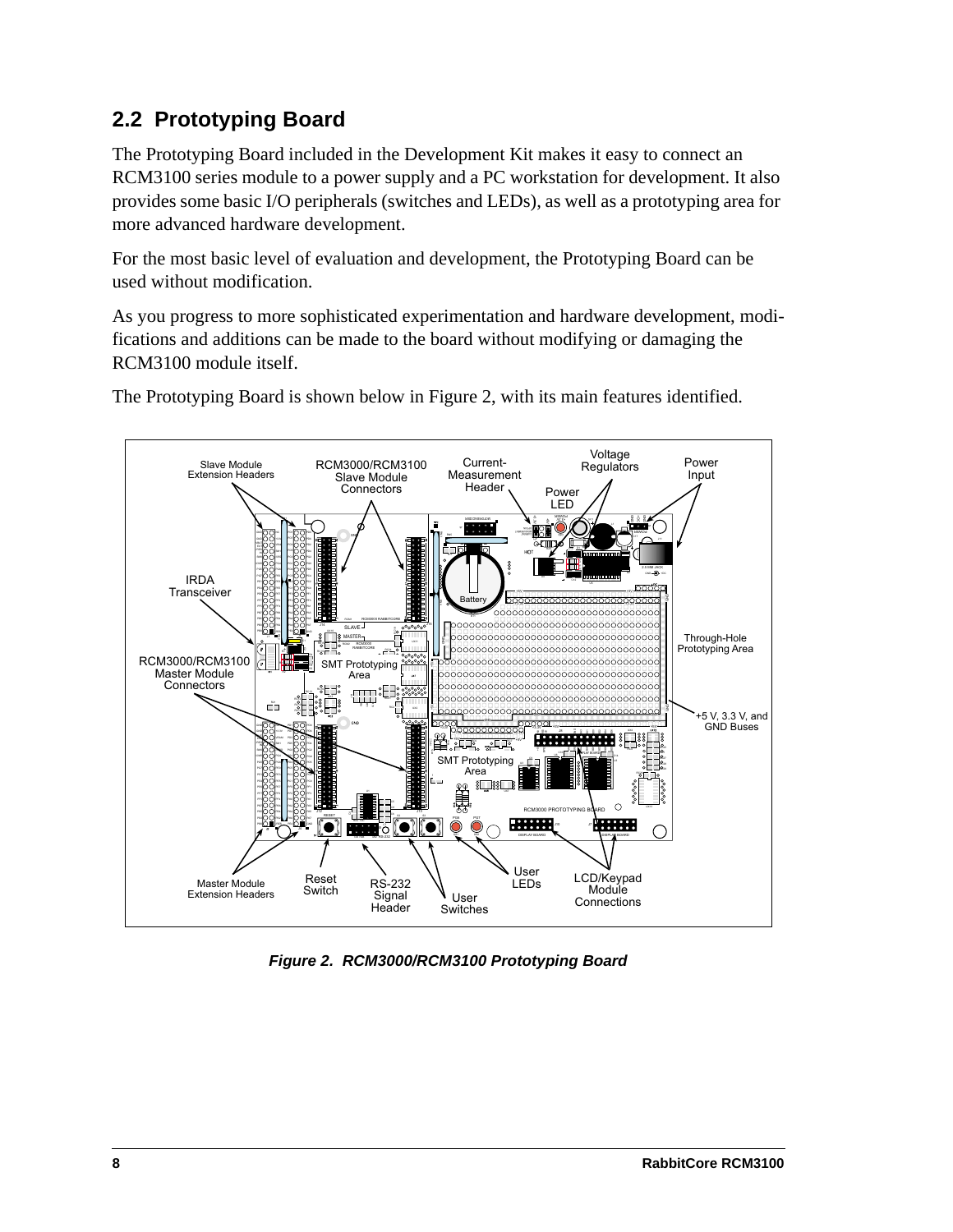#### <span id="page-12-1"></span><span id="page-12-0"></span>**2.2.1 Prototyping Board Features**

**• Power Connection**—A power-supply jack and a 3-pin header are provided for connection to the power supply. Note that the 3-pin header is symmetrical, with both outer pins connected to ground and the center pin connected to the raw V+ input. The cable of the AC adapter provided with the North American version of the Development Kit ends in a plug that connects to the power-supply jack. The header plug leading to bare leads provided for overseas customers can be connected to the 3-pin header in either orientation.

Users providing their own power supply should ensure that it delivers 8–24 V DC at 1 A. The voltage regulators will get warm while in use.

- **• Regulated Power Supply**—The raw DC voltage provided at the POWER IN jack is routed to a 5 V switching voltage regulator, then to a separate 3.3 V linear regulator. The regulators provide stable power to the RCM3100 sries module and the Prototyping Board.
- **• Power LED**—The power LED lights whenever power is connected to the Prototyping Board.
- **• Reset Switch**—A momentary-contact, normally open switch is connected directly to the RCM3100's **/RESET\_IN** pin. Pressing the switch forces a hardware reset of the system.
- **• I/O Switches and LEDs**—Two momentary-contact, normally open switches are connected to the PG0 and PG1 pins of the master RCM3100 module and may be read as inputs by sample applications.

Two LEDs are connected to the PG6 and PG7 pins of the master module, and may be driven as output indicators by sample applications.

- **• Prototyping Area**—A generous prototyping area has been provided for the installation of through-hole components.  $+3.3$  V,  $+5$  V, and Ground buses run around the edge of this area. Several areas for surface-mount devices are also available. (Note that there are SMT device pads on both top and bottom of the Prototyping Board.) Each SMT pad is connected to a hole designed to accept a 30 AWG solid wire.
- **• Slave Module Connectors**—A second set of connectors is pre-wired to permit installation of a second, slave RCM3100 series or RCM3100 series module. This capability is reserved for future use, although the schematics in this manual contain all of the details an experienced developer will need to implement a master-slave system.
- <span id="page-12-2"></span>**• Module Extension Headers**—The complete pin sets of both the **MASTER** and **SLAVE** RabbitCore modules are duplicated at these two sets of headers. Developers can solder wires directly into the appropriate holes, or, for more flexible development, 26-pin header strips can be soldered into place. See [Figure 1](#page-6-3) for the header pinouts.
- **• RS-232**—Two 3-wire or one 5-wire RS-232 serial port are available on the Prototyping Board. Refer to the Prototyping Board schematic (090-0137) for additional details.

A 10-pin 0.1-inch spacing header strip is installed at J5 to permit connection of a ribbon cable leading to a standard DE-9 serial connector.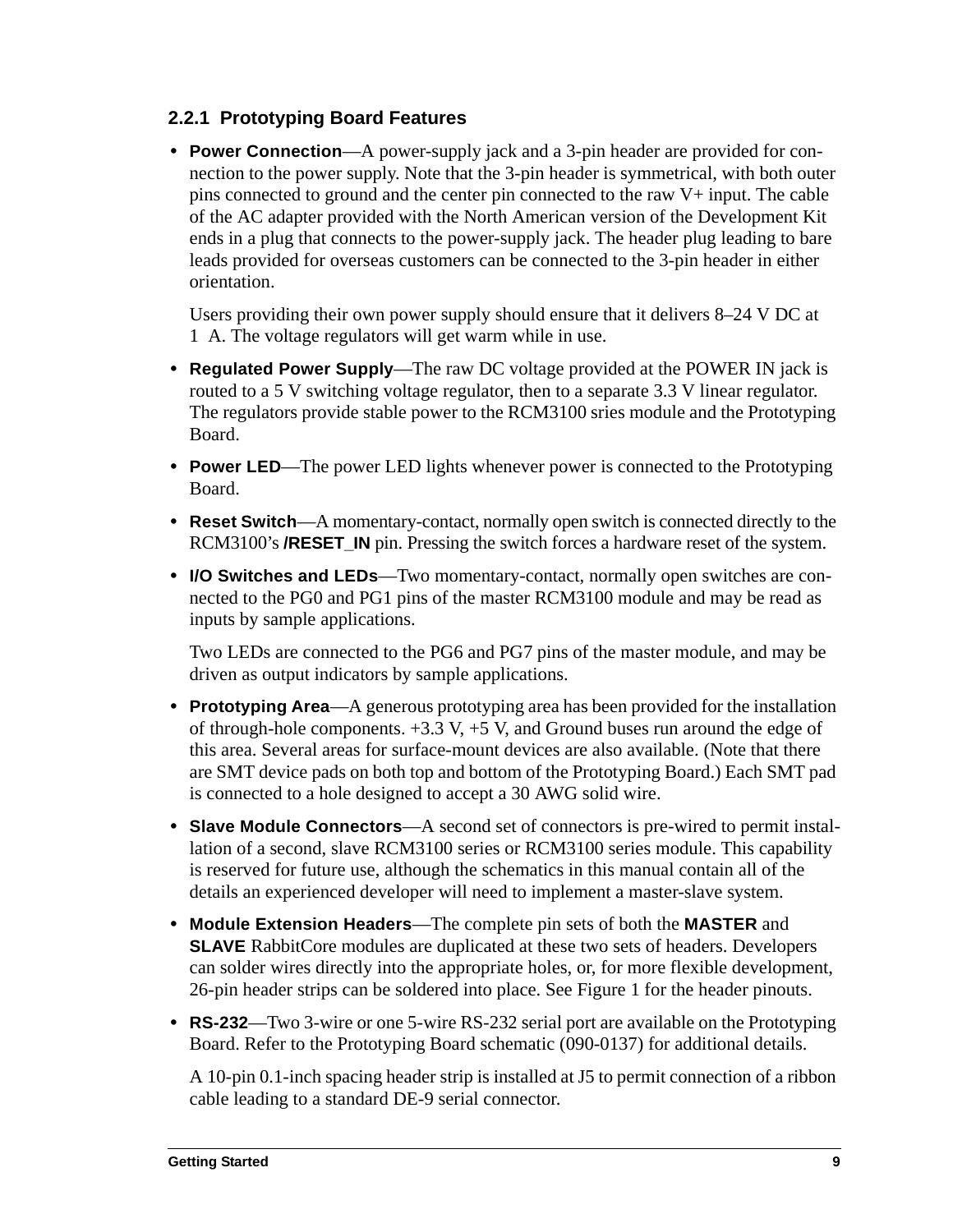- **• Current Measurement Option**—Jumpers across pins 1–2 and 5–6 on header JP1 can be removed and replaced with an ammeter across the pins to measure the current drawn from the  $+5$  V or the  $+3.3$  V supplies, respectively.
- **• Motor Encoder**—A motor/encoder header is provided at header J6 for future use.
- **• LCD/Keypad Module**—Z-World's LCD/keypad module (Z-World part number 101-0465) may be plugged in directly to headers J7, J8, and J10.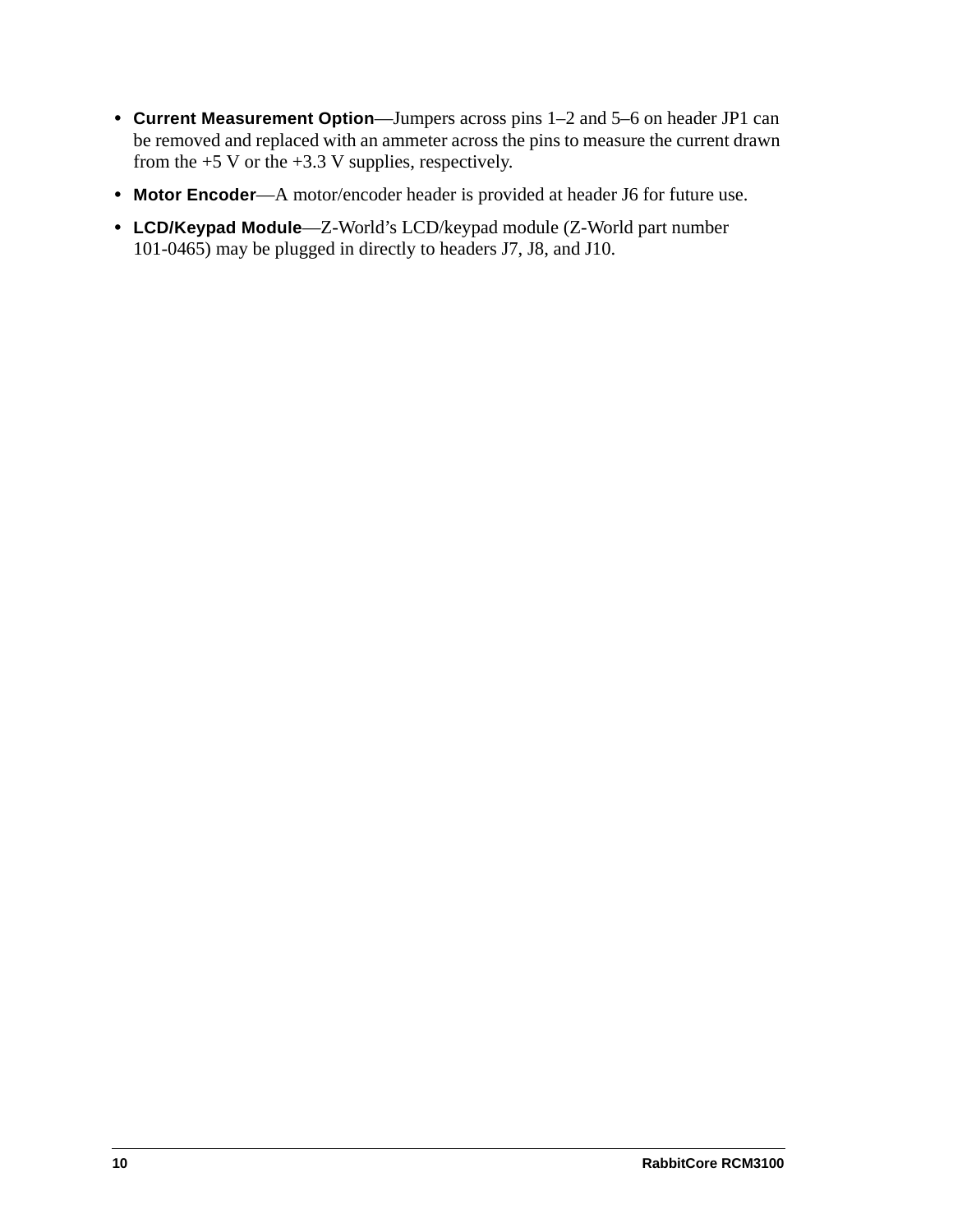## <span id="page-14-3"></span><span id="page-14-0"></span>**2.3 Development Hardware Connections**

There are four steps to connecting the Prototyping Board for use with Dynamic C and the sample programs:

- 1. Attach the RCM3100 series module to the Prototyping Board.
- 2. Connect the programming cable between the RCM3100 module and the workstation PC.
- 3. Connect the power supply to the Prototyping Board.

#### <span id="page-14-1"></span>**2.3.1 Attach Module to Prototyping Board**

Turn the RCM3100 series module so that the mounting holes on the RCM3100 and on the Prototyping Board line up, as shown in [Figure 3](#page-14-2) below. Align the module headers J1 and J2 into sockets J12 and J13 on the Prototyping Board.



<span id="page-14-4"></span>**Figure 3. Installing the RCM3100 Series Module on the Prototyping Board**

<span id="page-14-2"></span>Although you can install a single module into either the **MASTER** or the **SLAVE** position on the Prototyping Board, all the Prototyping Board features (switches, LEDs, serial port drivers, etc.) are connected to the **MASTER** position. We recommend you install the RCM3100 module in the **MASTER** position unless you plan to use it as a slave with another RCM3000 or RCM3100 series board.

**NOTE:** It is important that you line up the pins on headers J1 and J2 of the RCM3100 series module exactly with the corresponding pins of headers J12 and J13 on the Prototyping Board. The header pins may become bent or damaged if the pin alignment is offset, and the module will not work. Permanent electrical damage to the module may also result if a misaligned module is powered up.

Press the module's pins firmly into the Prototyping Board headers.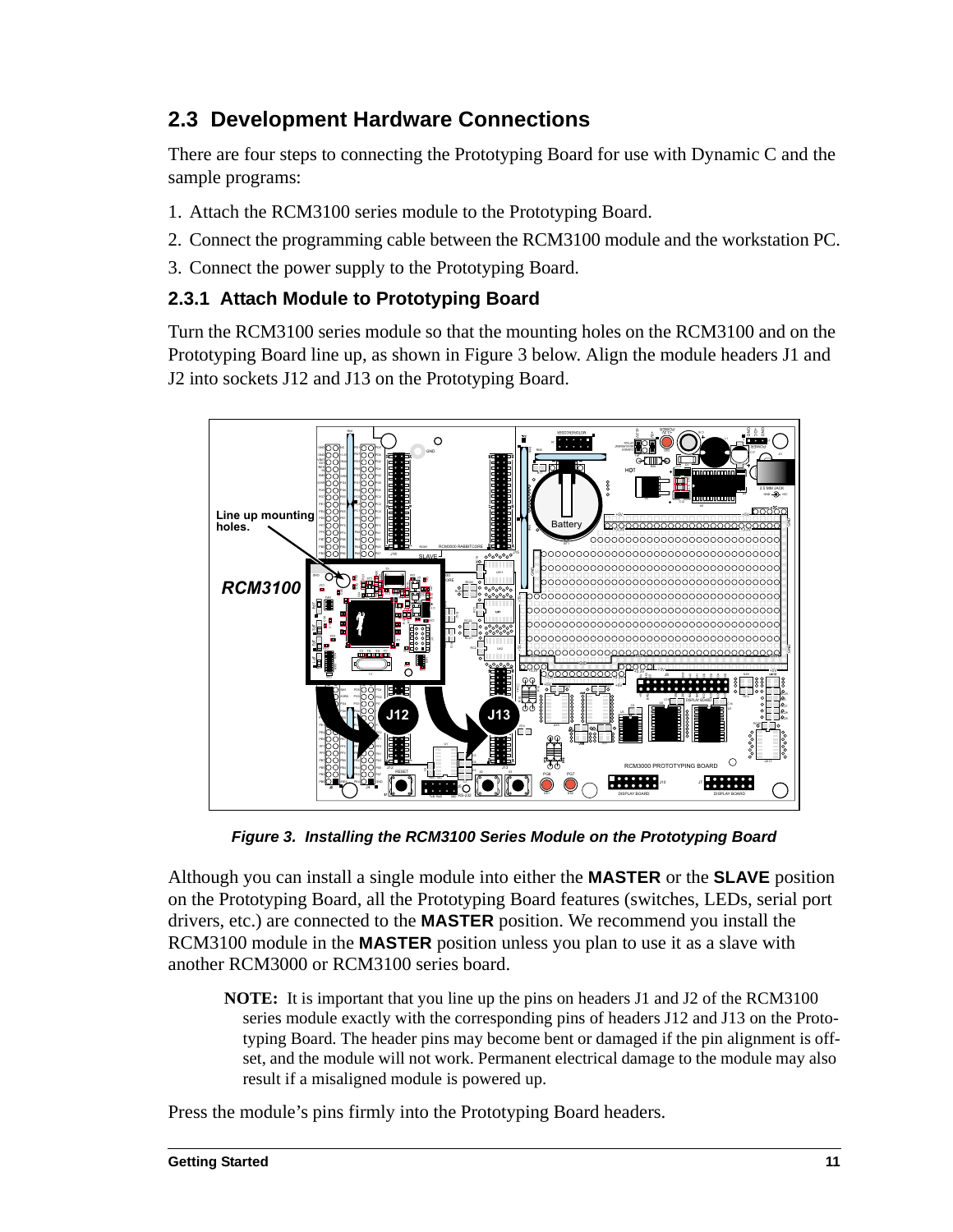### <span id="page-15-2"></span><span id="page-15-0"></span>**2.3.2 Connect Programming Cable**

The programming cable connects the RabbitCore module to the PC running Dynamic C to download programs and to monitor the RabbitCore module for debugging.

Connect the 10-pin connector of the programming cable labeled **PROG** to header J1 on the RCM3100 series module as shown in [Figure 4.](#page-15-1) Be sure to orient the marked (usually red) edge of the cable towards pin 1 of the connector. (Do not use the **DIAG** connector, which is used for a normal serial connection.)

**NOTE:** Be sure to use the programming cable supplied with this Development Kit—the programming cable has color shrink wrap around the RS-232 converter section located in the middle of the cable. Programming cables with clear shrink wrap from other Z-World or Rabbit Semiconductor kits were not designed to work with RCM3100 series modules.



**Figure 4. Connect Programming Cable to RCM3100**

<span id="page-15-1"></span>Connect the other end of the programming cable to a COM port on your PC.

**NOTE:** Some PCs now come equipped only with a USB port. It may be possible to use an RS-232/USB converter with the programming cable supplied with the RCM3100 series Development Kit. Contact Technical Support (see [Section 2.5.1](#page-17-2)) for further assistance.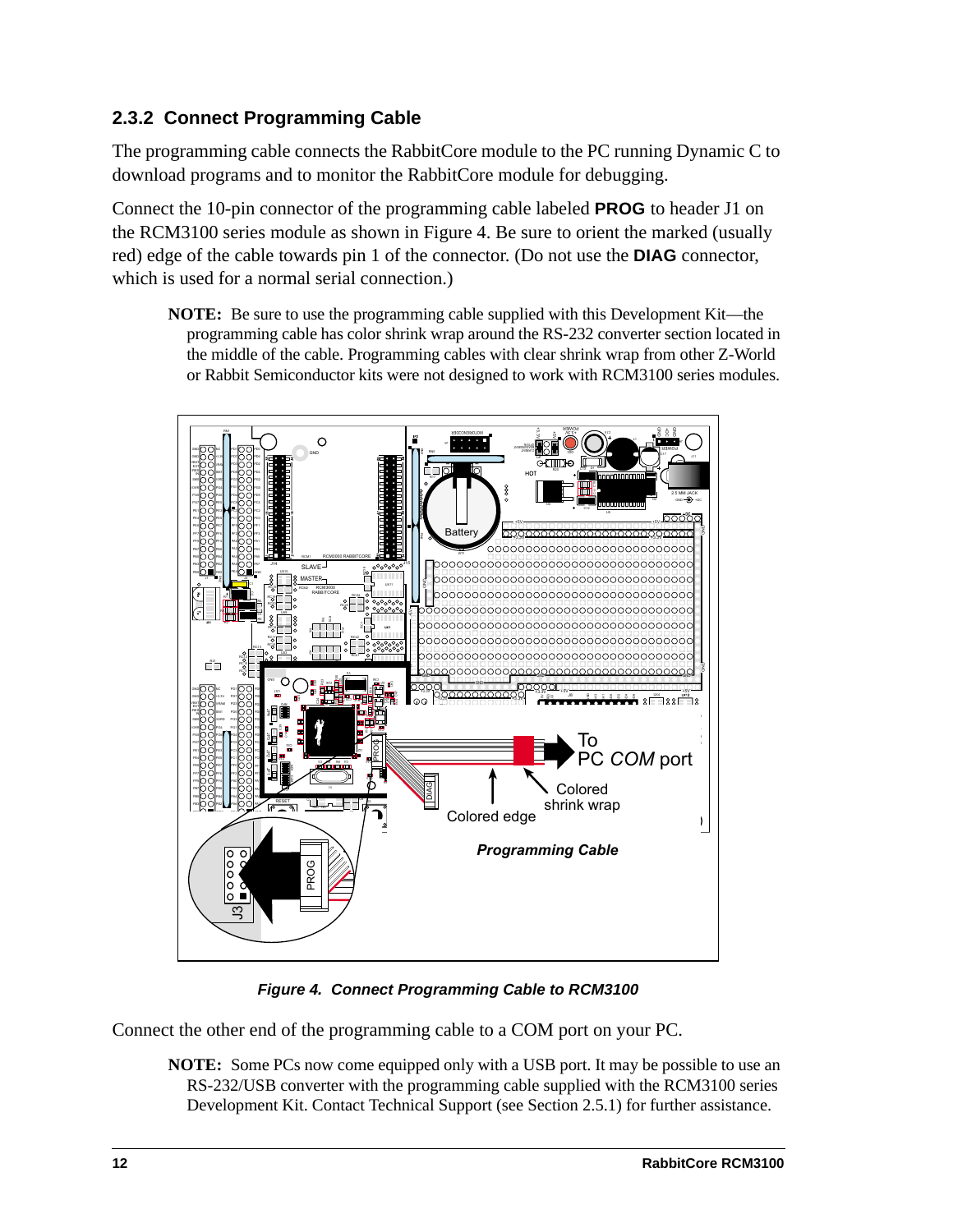### <span id="page-16-2"></span><span id="page-16-0"></span>**2.3.3 Connect Power**

When all other connections have been made, you can connect power to the RCM3000/RCM3100 Prototyping Board.

Connect the wall transformer to jack J11 on the Prototyping Board as shown in [Figure 5](#page-16-1) below.



<span id="page-16-5"></span><span id="page-16-4"></span><span id="page-16-3"></span>**Figure 5. Power Supply Connections**

<span id="page-16-1"></span>Plug in the wall transformer. The power LED on the Prototyping Board should light up. The RCM3100 and the Prototyping Board are now ready to be used.

**NOTE:** A **RESET** button is provided on the Prototyping Board to allow hardware reset without disconnecting power.

To power down the Prototyping Board, unplug the power connector from J11. You should disconnect power before making any circuit adjustments in the prototyping area, changing any connections to the board, or removing the RCM3100 from the Prototyping Board.

#### **2.3.3.1 Overseas Development Kits**

Development kits sold outside North America include a header connector that may be connected to 3-pin header J9 on the Prototyping Board. The connector may be attached either way as long as it is not offset to one side. The red and black wires from the connector can then be connected to the positive and negative connections on your power supply. The power supply should deliver 8 V–24 V DC at 1 A.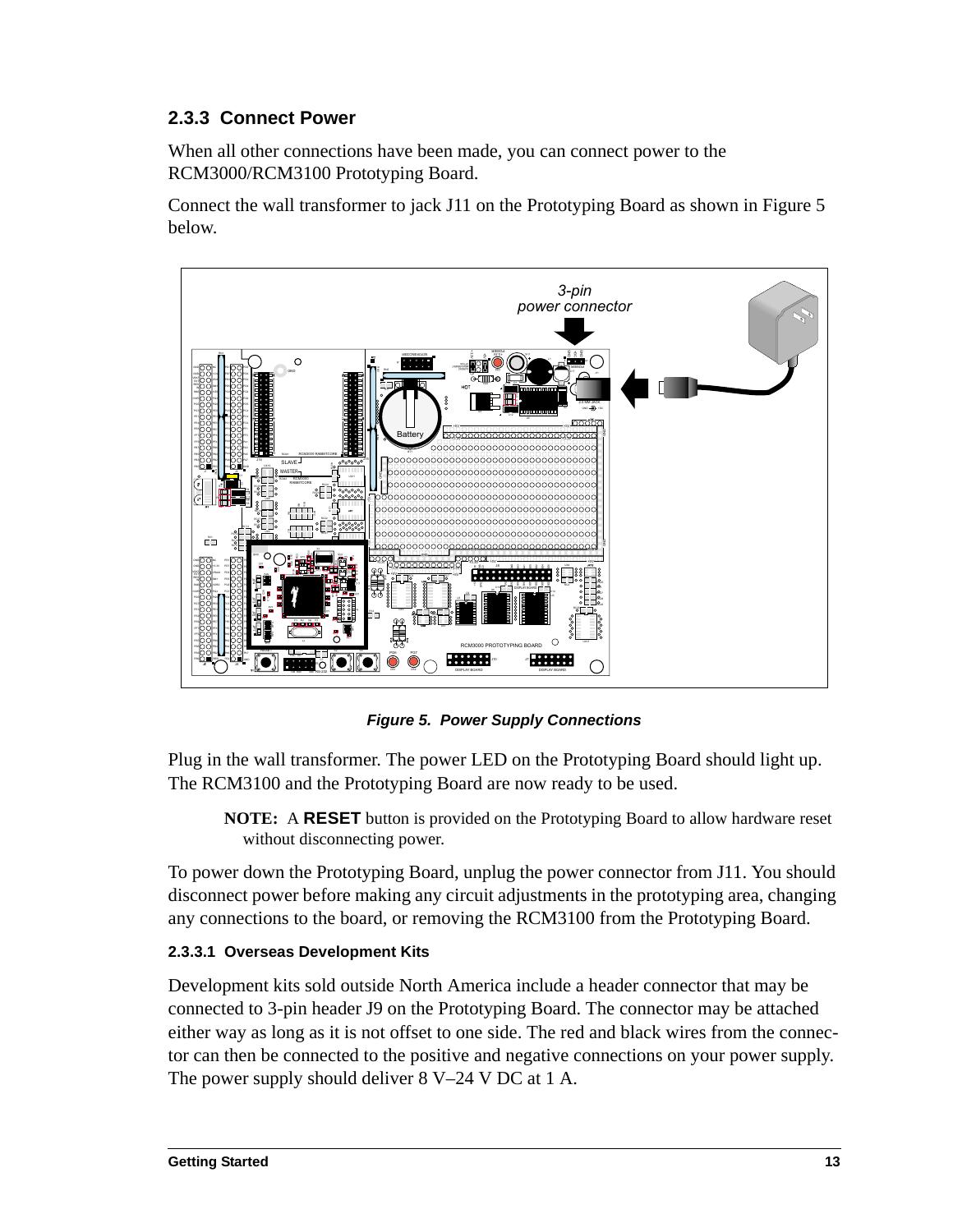# <span id="page-17-0"></span>**2.4 Run a Sample Program**

If you already have Dynamic C installed, you are now ready to test your programming connections by running a sample program.

<span id="page-17-3"></span>Find the file **PONG.C**, which is in the Dynamic C **SAMPLES** folder. To run the program, open it with the **File** menu (if it is not still open), compile it using the **Compile** menu, and then run it by selecting **Run** in the **Run** menu. The **STDIO** window will open and will display a small square bouncing around in a box.

This program shows that the CPU is working.

# <span id="page-17-1"></span>**2.5 Where Do I Go From Here?**

We recommend that you proceed to the next chapter and install Dynamic C (if you do not already have it installed), then run the **PONG.C** sample program to verify that the RCM3100 module and the Prototyping Board are set up and functioning correctly.

If everything appears to be working, we recommend the following sequence of action:

- 1. Run all of the sample programs described in [Section 3.4](#page-24-1) to get a basic familiarity with Dynamic C and the RCM3100 module's capabilities.
- 2. For further development, refer to the *RabbitCore RCM3100 User's Manual* for details of the module's hardware and software components.

A documentation icon should have been installed on your workstation's desktop; click on it to reach the documentation menu. You can create a new desktop icon that points to **default.htm** in the **docs** folder in the Dynamic C installation folder.

3. For advanced development topics, refer to the *Dynamic C Premier User's Manual*, also in the online documentation set.

### <span id="page-17-2"></span>**2.5.1 Technical Support**

<span id="page-17-4"></span>**NOTE:** If you purchased your RCM3100 series module through a distributor or through a Z-World or Rabbit Semiconductor partner, contact the distributor or partner first for technical support.

If there are any problems at this point:

- **•** Check the Z-World/Rabbit Semiconductor Technical Bulletin Board at [www.zworld.com/support/](http://www.zworld.com/support/).
- **•** Use the Technical Support e-mail form at [www.zworld.com/support/.](http://www.zworld.com/support/)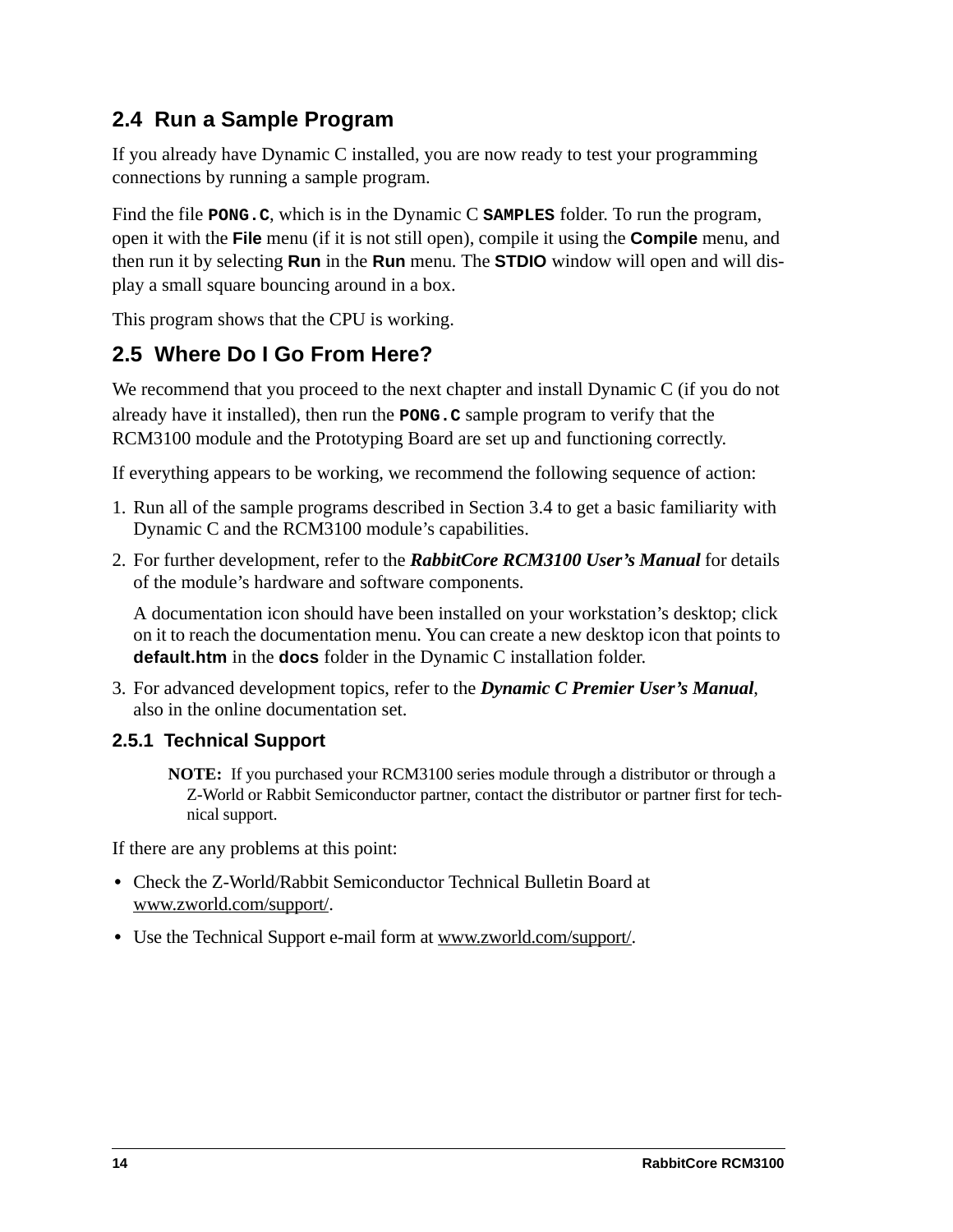# <span id="page-18-2"></span><span id="page-18-0"></span>**3. SOFTWARE INSTALLATION & OVERVIEW**

To develop and debug programs for the RCM3100 (and for all other Z-World and Rabbit Semiconductor hardware), you must install and use Dynamic C. This chapter takes you through the installation of Dynamic C, and then provides a tour of its major features with respect to the RCM3100.

### <span id="page-18-1"></span>**3.1 An Overview of Dynamic C**

<span id="page-18-3"></span>Dynamic C integrates the following development functions into one program:

- **•** Editing
- **•** Compiling
- **•** Linking
- **•** Loading
- **•** In-Circuit Debugging

In fact, compiling, linking and loading are one function. Dynamic C does not use an In-Circuit Emulator; programs being developed are downloaded to and executed from the "target" system via an enhanced serial-port connection. Program development and debugging take place seamlessly across this connection, greatly speeding system development.

<span id="page-18-7"></span>Other features of Dynamic C include:

- <span id="page-18-6"></span><span id="page-18-5"></span>**•** Dynamic C has an easy-to-use built-in text editor. Programs can be executed and debugged interactively at the source-code or machine-code level. Pull-down menus and keyboard shortcuts for most commands make Dynamic C easy to use.
- <span id="page-18-4"></span>• Dynamic C also supports assembly language programming. It is not necessary to leave C or the development system to write assembly language code. C and assembly language may be mixed together.
- <span id="page-18-8"></span>• Debugging under Dynamic C includes the ability to use **printf** commands, watch expressions, breakpoints and other advanced debugging features. Watch expressions can be used to compute C expressions involving the target's program variables or functions. Watch expressions can be evaluated while stopped at a breakpoint, singlestepping, or while the target is running its program.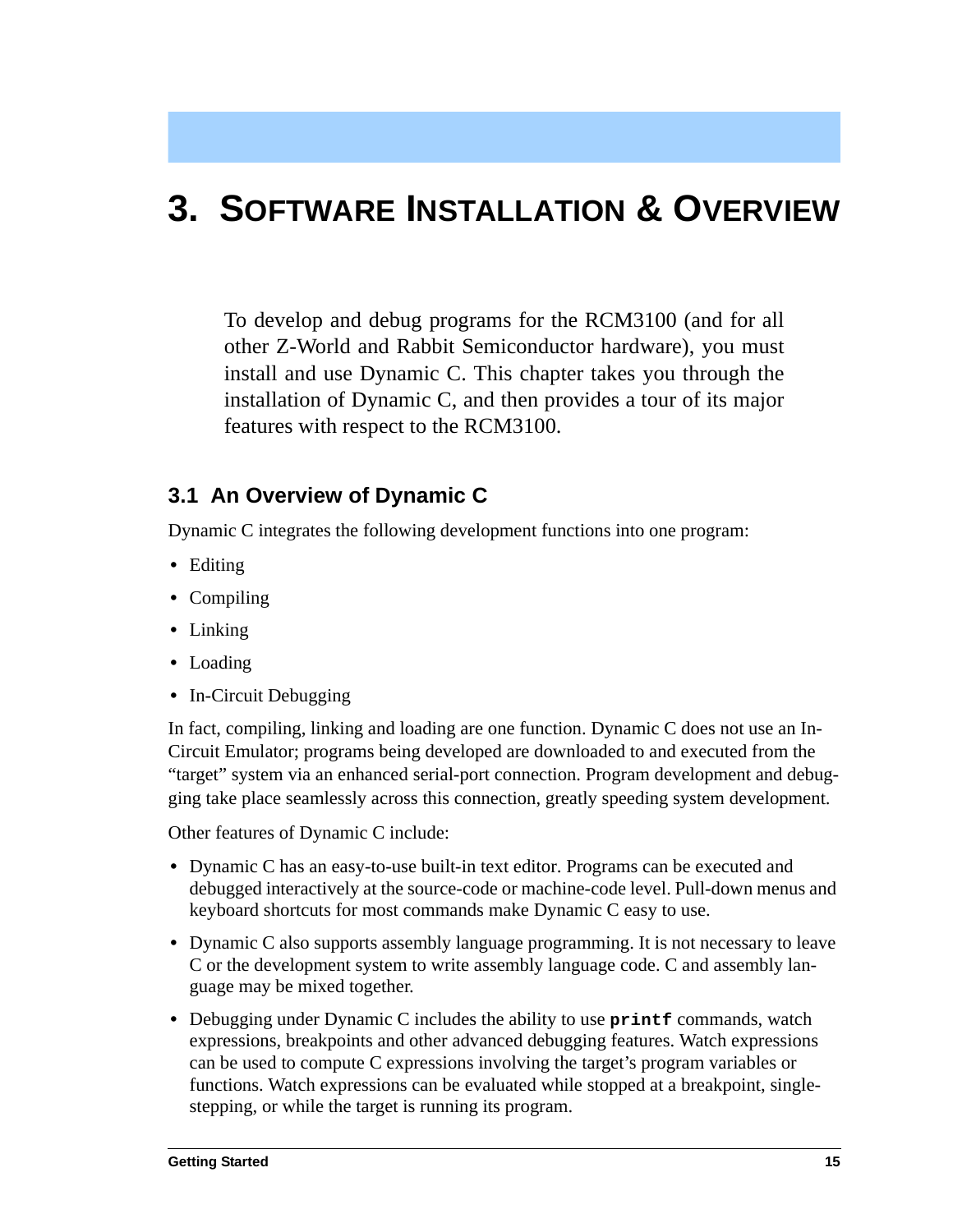- <span id="page-19-2"></span><span id="page-19-1"></span>**•** Dynamic C provides extensions to the C language (such as shared and protected variables, costatements and cofunctions) that support real-world embedded system development. Dynamic C supports cooperative and preemptive multi-tasking.
- **•** Dynamic C comes with many function libraries, all in source code. These libraries support real-time programming, machine level I/O, and provide standard string and math functions.
- **•** Dynamic C compiles directly to memory. Functions and libraries are compiled and linked and downloaded on-the-fly. On a fast PC, Dynamic C can load 30,000 bytes of code in 5 seconds at a baud rate of 115,200 bps.

## <span id="page-19-3"></span>3.1 **Hardware Requirements**

To install and run Dynamic C, your system must be running one of the following operating systems:

- **•** Windows 95
- **•** Windows 98
- **•** Windows NT
- **•** Windows Me
- **•** Windows 2000
- **•** Windows XP

### <span id="page-19-0"></span>**3.1.1 Hardware Requirements**

The PC on which you install Dynamic C for development of RCM3100-based systems should have the following hardware:

- **•** A Pentium or later microprocessor
- **•** 32 MB of RAM
- At least one free COM (serial) port for communication with the target systems
- **•** A CD-ROM drive (for software installation)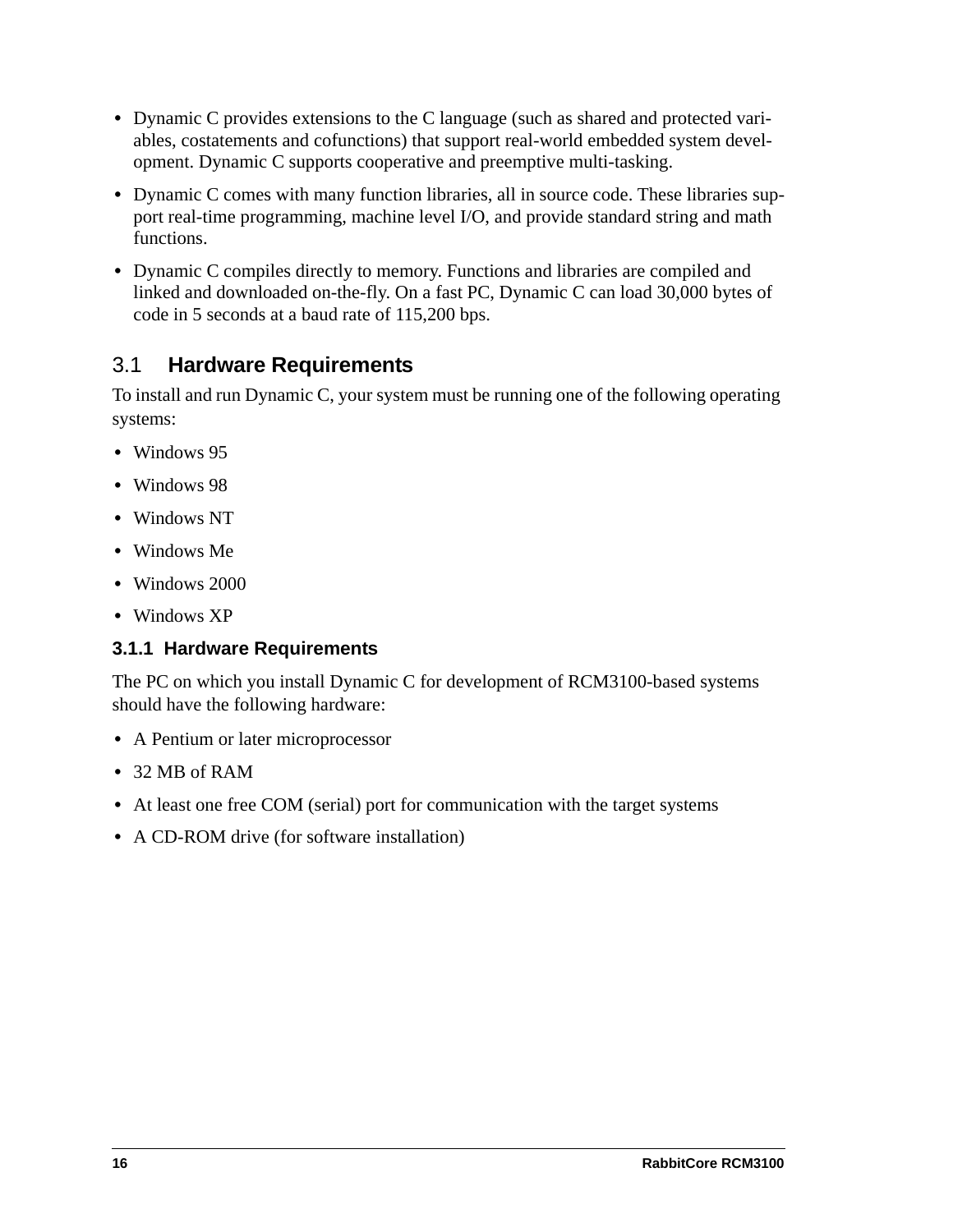# <span id="page-20-2"></span><span id="page-20-0"></span>**3.2 Installing Dynamic C**

Insert the Dynamic C CD-ROM in the drive on your PC. If autorun is enabled, the CD installation will begin automatically.

If autorun is disabled or the installation otherwise does not start, use the Windows **Start | Run** menu or Windows Disk Explorer to launch **SETUP.EXE** from the root folder of the CD-ROM.

The installation program will guide you through the installation process. Most steps of the process are self-explanatory and not covered in this section. Selected steps that may be confusing to some users are outlined below. (Some of the installation utility screens may vary slightly from those shown.)

### <span id="page-20-1"></span>**3.2.1 Program & Documentation File Location**

Dynamic C's application, library and documentation files can be installed in any convenient location on your workstation's hard drives.

| <b>Dynamic C Special Edition Version 7.20SE</b>                                                                                                             | $\boldsymbol{\mathsf{x}}$ |
|-------------------------------------------------------------------------------------------------------------------------------------------------------------|---------------------------|
| <b>Choose Destination Location</b><br>Select folder where Setup will install files.                                                                         |                           |
| Please enter the location where you would like to install the program. You may type a new<br>folder name or click the Browse button to find a new location. |                           |
| C:\DCRABBIT_720SE                                                                                                                                           |                           |
|                                                                                                                                                             | Browse                    |
| InstallShield                                                                                                                                               | Cancel<br>< Back<br>Next  |

The default location, as shown in the example above, is in a folder named for the version of Dynamic C, placed in the root folder of the C: drive. If this location is not suitable, enter a different root path before clicking **Next >**. Files are placed in the specified folder, so do not set this location to a drive's root directory.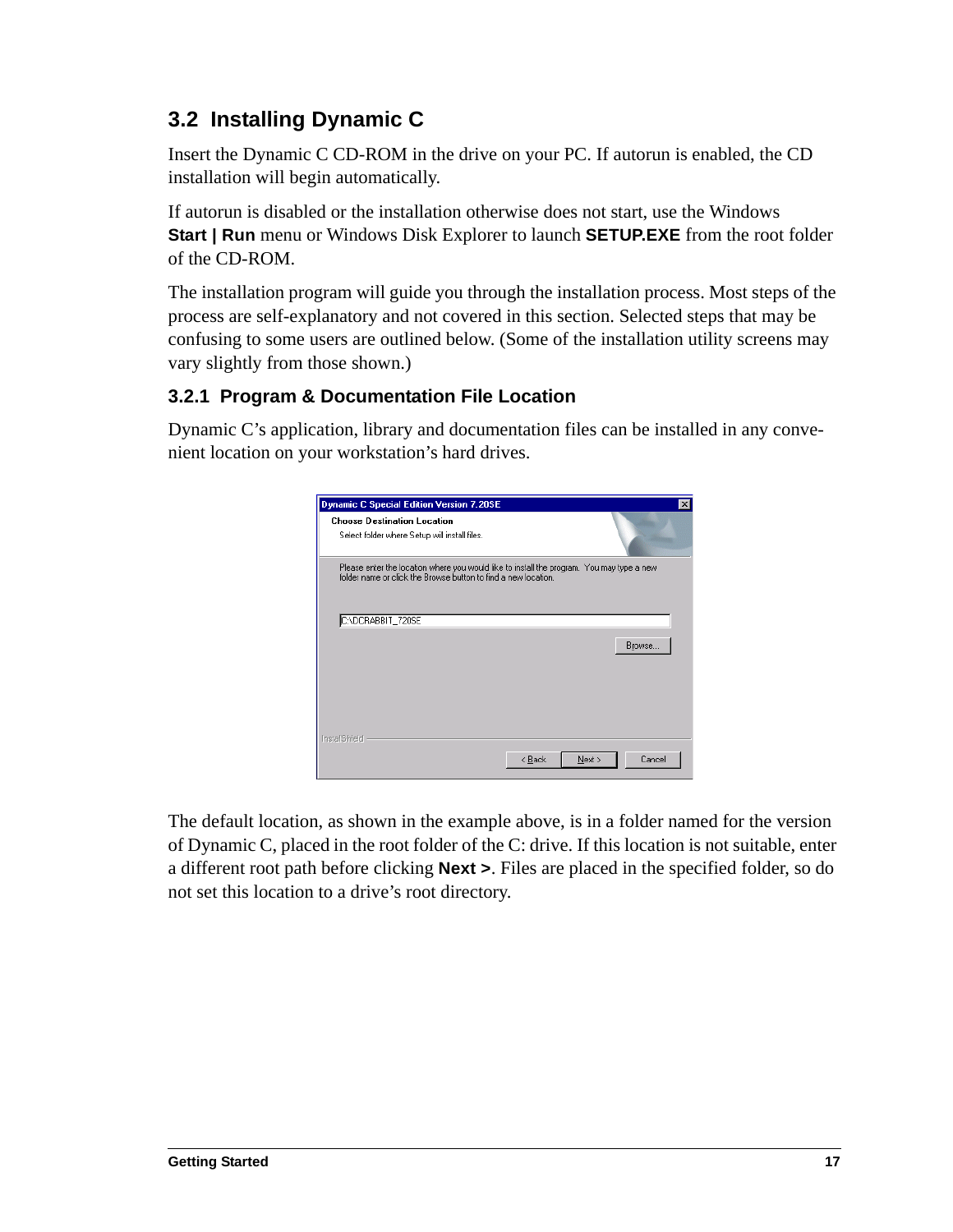#### <span id="page-21-1"></span><span id="page-21-0"></span>**3.2.2 Installation Type**

Dynamic C has two components that can be installed together or separately. One component is Dynamic C itself, with the development environment, support files and libraries. The other component is the documentation library in HTML and PDF formats, which may be left uninstalled to save hard drive space or installed elsewhere (on a separate or network drive, for example).



The installation type is selected in the installation menu shown above. The options are:

- **• Typical Installation** Both Dynamic C and the documentation library will be installed in the specified folder (default).
- **• Compact Installation —** Only Dynamic C will be installed.
- **• Custom Installation —** You will be allowed to choose which components are installed. This choice is useful to install or reinstall just the documentation.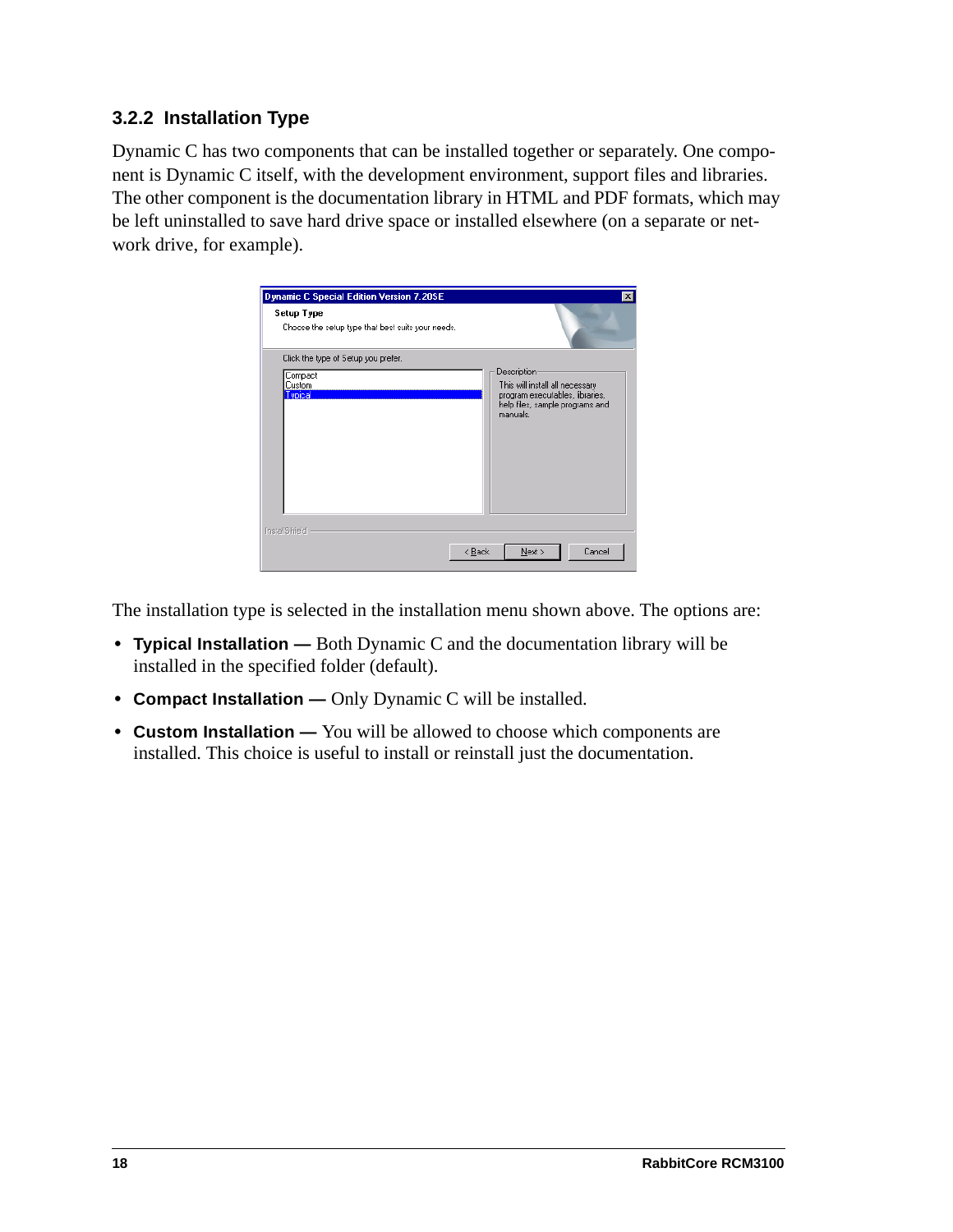### <span id="page-22-3"></span><span id="page-22-0"></span>**3.2.3 Select COM Port**

Dynamic C uses a COM (serial) port to communicate with the target development system. The installation allows you to choose the COM port that will be used.

| Dynamic C Special Edition Version 7.20SE<br>Setup Type<br>Choose the setup type that best suits your needs. |                            |           | $\vert x \vert$ |
|-------------------------------------------------------------------------------------------------------------|----------------------------|-----------|-----------------|
| Choose COM Port                                                                                             |                            |           |                 |
| $C$ $[COM]$                                                                                                 |                            |           |                 |
| $C$ COM2                                                                                                    |                            |           |                 |
|                                                                                                             |                            |           |                 |
|                                                                                                             |                            |           |                 |
|                                                                                                             |                            |           |                 |
|                                                                                                             |                            |           |                 |
|                                                                                                             |                            |           |                 |
| InstallShield                                                                                               |                            |           |                 |
|                                                                                                             | $\leq$ $\underline{B}$ ack | $N$ ext > | Cancel          |

The default selection, as shown in the example above, is COM1. You may select any available port for Dynamic C's use. If you are not certain which port is available, select COM1. This selection can be changed later within Dynamic C.

**NOTE:** The installation utility does not check the selected COM port in any way. Specifying a port in use by another device (mouse, modem, etc.) may lead to a message such as **"could not open serial port"** when Dynamic C is started.

#### <span id="page-22-2"></span><span id="page-22-1"></span>**3.2.4 Desktop Icons**

Once your installation is complete, you will have up to three icons on your PC desktop, as shown below.



One icon is for Dynamic C, one opens the documentation menu, and the third is for the Rabbit Field Utility, a tool used to download precompiled software to a target system.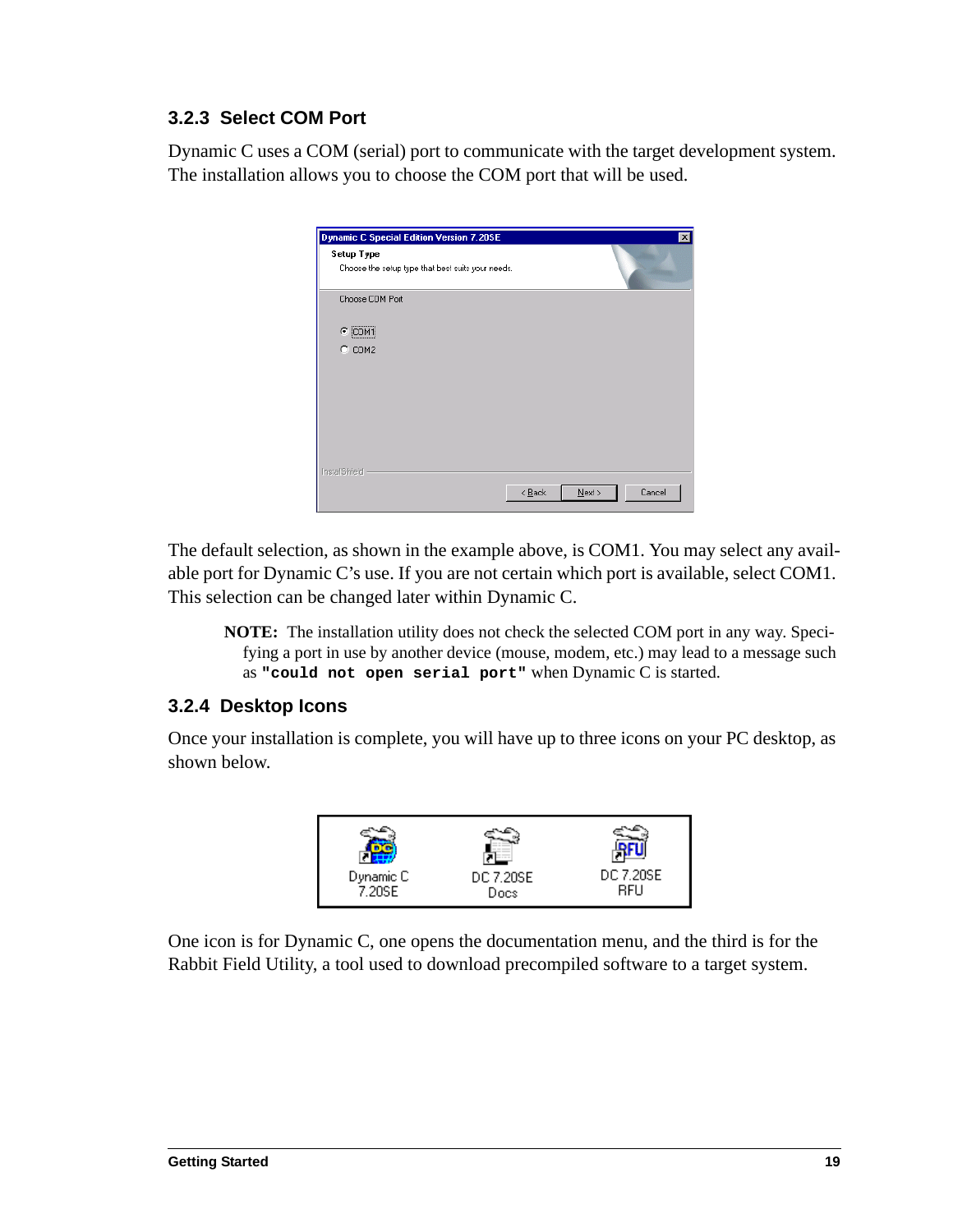# <span id="page-23-3"></span><span id="page-23-0"></span>**3.3 Starting Dynamic C**

Once the RCM3100 is set up and connected as described in Chapter 2 and Dynamic C has been installed, start Dynamic C by double-clicking on the Dynamic C icon. Dynamic C should start, then look for the target system on the COM port you specified during installation (by default, COM1). Once detected, Dynamic C should go through a sequence of steps to cold-boot the module and compile the BIOS.

If you receive the message beginning **"BIOS successfully compiled"** you are ready to continue with the sample programs.

### <span id="page-23-2"></span><span id="page-23-1"></span>**3.3.1 Communication Error Messages**

If you receive the message **"No Rabbit Processor Detected,"** the programming cable may be connected to a different COM port, a connection may be faulty, or the target system may not be powered up. First, check to see that the power LED on the Prototyping Board is lit and that the jumper across pins 5–6 of header JP1 on the Prototyping Board is installed. If the LED is lit, check both ends of the programming cable to ensure that it is firmly plugged into the PC and the RCM3100 series module's programming port. If you are using the Prototyping Board, ensure that the module is firmly and correctly installed in its connectors.

If there are no faults with the hardware, select a different COM port within Dynamic C. From the Options menu, select Communications. The dialog shown should appear.

| <b>Communications Options</b>  |          |                                                                                        |          |
|--------------------------------|----------|----------------------------------------------------------------------------------------|----------|
| TCP/IP Options                 |          |                                                                                        |          |
| C Use TCP/IP Connection        |          |                                                                                        | Discover |
| Network Address                |          |                                                                                        |          |
| Controller Name                |          |                                                                                        |          |
| Control Port                   | 4244     |                                                                                        |          |
| Serial Options                 |          |                                                                                        |          |
| <b>C</b> Use Serial Connection |          |                                                                                        |          |
| Port                           | COM1:    | <b>▽</b> Enable Processor Verification                                                 |          |
| <b>Baud Rate</b>               | 115200 - | Verify the processor.<br>(Try disabling if you can't get the<br>PC to find the target) |          |
| Stop Bits                      |          | □ Use USB to Serial Converter                                                          |          |
|                                | OK       | Help<br>Cancel                                                                         |          |

Select another COM port from the list, then click OK. Press <Ctrl-Y> to force Dynamic C to recompile the BIOS. If Dynamic C still reports it is unable to locate the target system, repeat the above steps until you locate the active COM port.

If Dynamic C appears to compile the BIOS successfully, but you then receive a communication error message, it is possible that your PC cannot handle the 115,200 bps baud rate. Try changing the baud rate to 57,600 bps as follows.

**•** Locate the **Serial Options** dialog in the Dynamic C **Options > Communications** menu. Change the baud rate to 57,600 bps.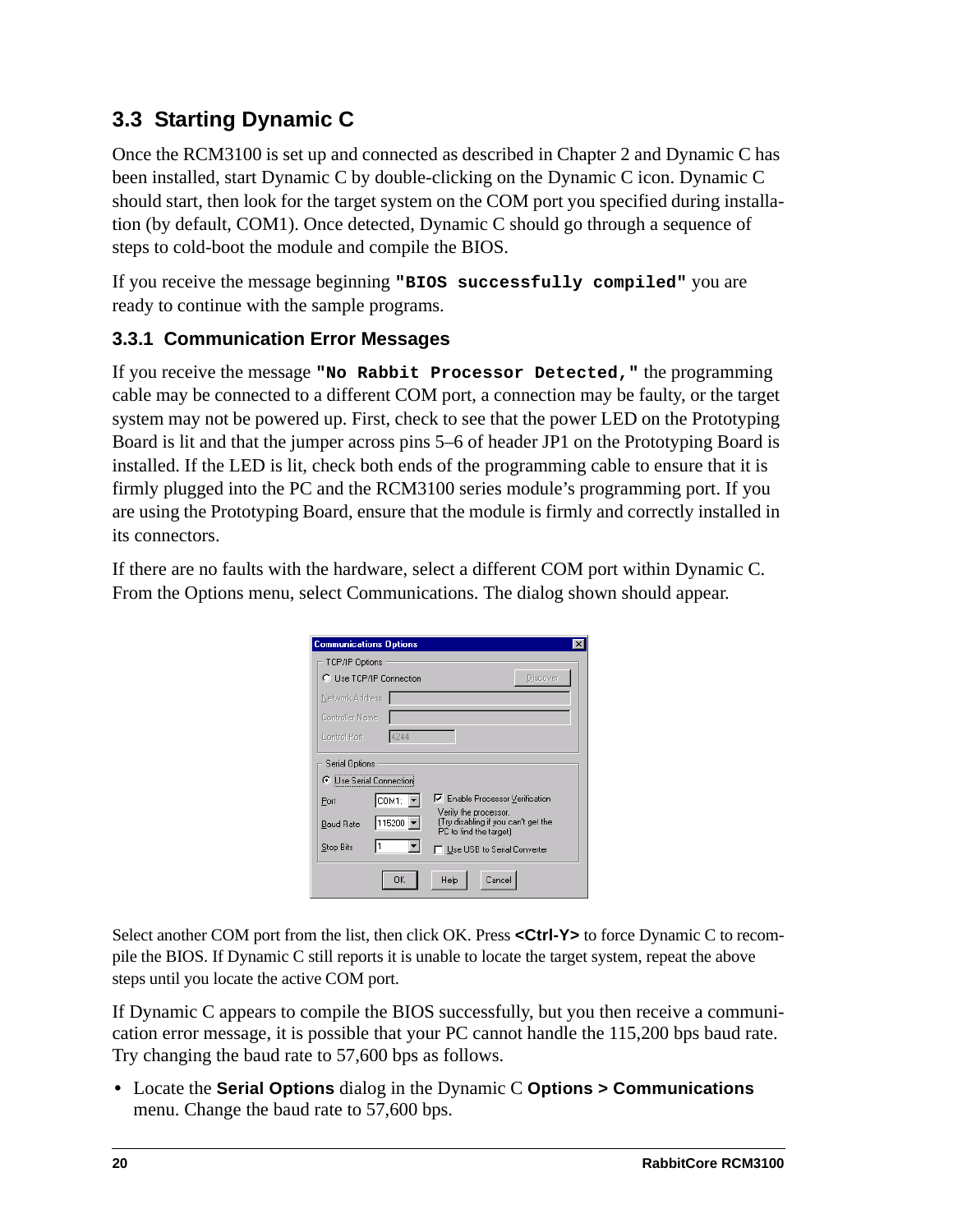# <span id="page-24-1"></span><span id="page-24-0"></span>**3.4 Sample Programs**

To help familiarize you with the RCM3100 modules, Dynamic C includes several sample programs. Loading, executing and studying these programs will give you a solid hands-on overview of the RabbitCore's capabilities, as well as a quick start with Dynamic C as an application development tool.

**NOTE:** The sample programs assume that you have at least an elementary grasp of ANSI C. If you do not, see the introductory pages of the *Dynamic C Premier User's Manual* for a suggested reading list.

Of the many sample programs included with Dynamic C, several are specific to the RCM3100. These programs will be found in the **Samples/RCM3100** folder.

We suggest that you examine the following five of these sample programs in order to get a tour of some of the capabilities of the RCM3100 modules.

- <span id="page-24-2"></span>**• CONTROLLED.c**—This sample program demonstrates the controlling port outputs from **STDIO** by toggling LEDs on the Prototyping Board.
- <span id="page-24-3"></span>**• FLASHLED1.c**—This assembly program uses costatements to flash LEDs DS1 and DS2 on the Prototyping Board at different intervals.
- <span id="page-24-4"></span>**• FLASHLED2.c**—This program uses cofunction and costatements to flash LEDs DS1 and DS2 on the Prototyping Board at different intervals.
- <span id="page-24-5"></span>**• IR\_DEMO.c**—This program demonstrates sending packets (Modbus ASCII) back and forth over an IR link. This demo requires two RCM3000/RCM3100 Prototyping Boards with an RCM3100 module on each Prototyping Board. Set up the Prototyping Boards so that their IR transceivers are facing each other. Load the program into one RCM3100, then operate this RCM3100 in Run mode without a programming cable attached. Program the other RCM3100 and then observe the results in the **STDIO** window on your PC with the **PROG** connecteor on the programming cable still connected.
- <span id="page-24-7"></span>**• TOGGLESWITCH.c**—This program uses costatements to detect switches using the press-and-release method of debouncing. Corresponding LEDs DS1 and DS2 on the Prototyping Board turn on or off.

<span id="page-24-6"></span>The **Samples/RCM3100/Serial** folder provides samples to illustrate serial communication with the RCM3100.

Each of these programs is fully commented within the source code. Refer to these comments for the details of how each program works.

To run a program, open it with the **File** menu (if the sample program is not already open), compile it using the **Compile** menu, and then run it by selecting **Run** in the **Run** menu.

Once you have loaded and executed these programs and have an understanding of how Dynamic C and the RCM3100 modules interact, you can move on and try the other sample programs, or begin building your own.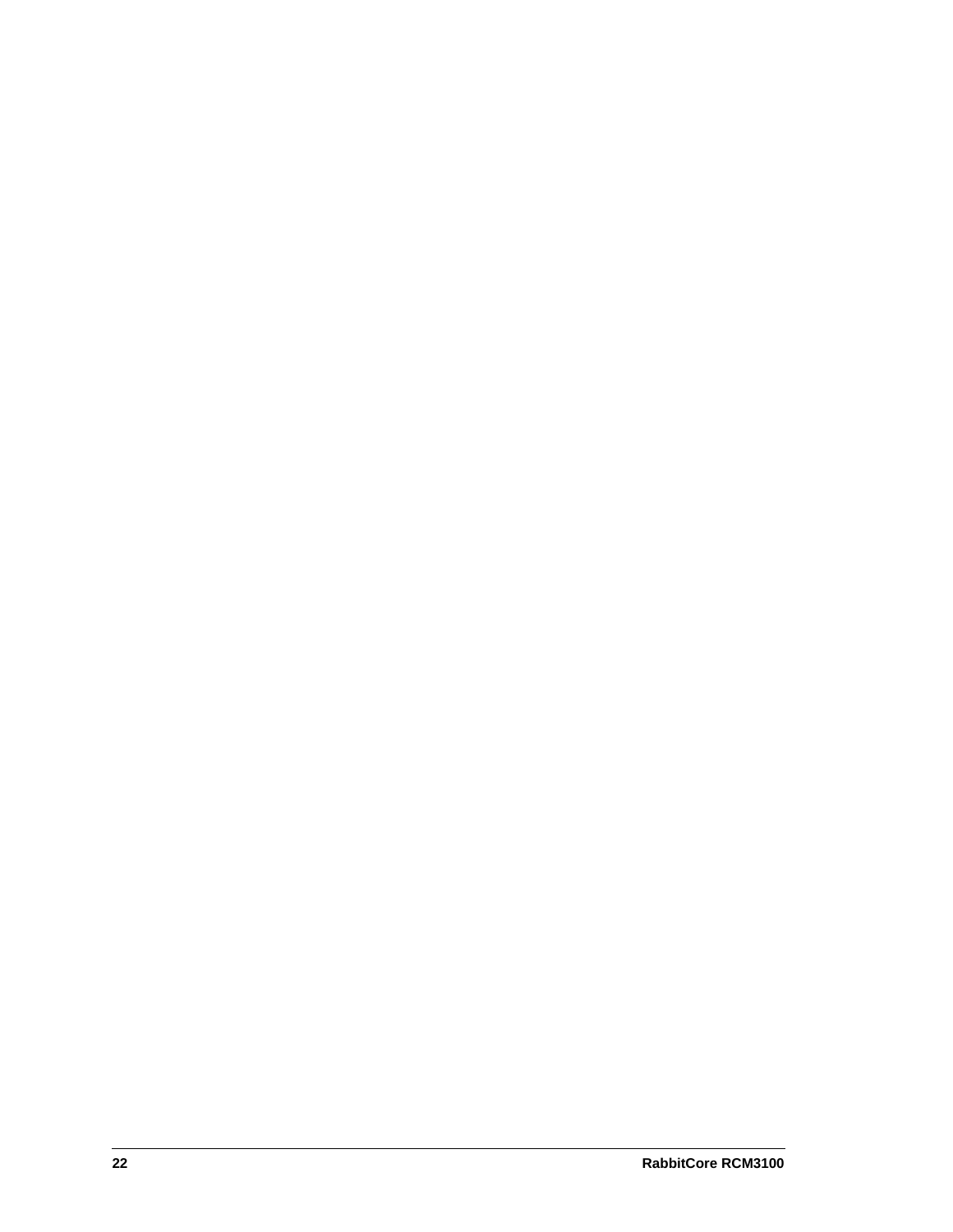# **NOTICE TO USERS**

<span id="page-26-0"></span>ZWORLD PRODUCTS ARE NOT AUTHORIZED FOR USE AS CRITICAL COMPONENTS IN LIFE-SUPPORT DEVICES OR SYSTEMS UNLESS A SPECIFIC WRITTEN AGREEMENT REGARDING SUCH INTENDED USE IS ENTERED INTO BETWEEN THE CUSTOMER AND Z-WORLD PRIOR TO USE. Life-support devices or systems are devices or systems intended for surgical implantation into the body or to sustain life, and whose failure to perform, when properly used in accordance with instructions for use provided in the labeling and user's manual, can be reasonably expected to result in significant injury.

No complex software or hardware system is perfect. Bugs are always present in a system of any size. In order to prevent danger to life or property, it is the responsibility of the system designer to incorporate redundant protective mechanisms appropriate to the risk involved.

All Z-World products are 100 percent functionally tested. Additional testing may include visual quality control inspections or mechanical defects analyzer inspections. Specifications are based on characterization of tested sample units rather than testing over temperature and voltage of each unit. Z-World products may qualify components to operate within a range of parameters that is different from the manufacturer's recommended range. This strategy is believed to be more economical and effective. Additional testing or burn-in of an individual unit is available by special arrangement.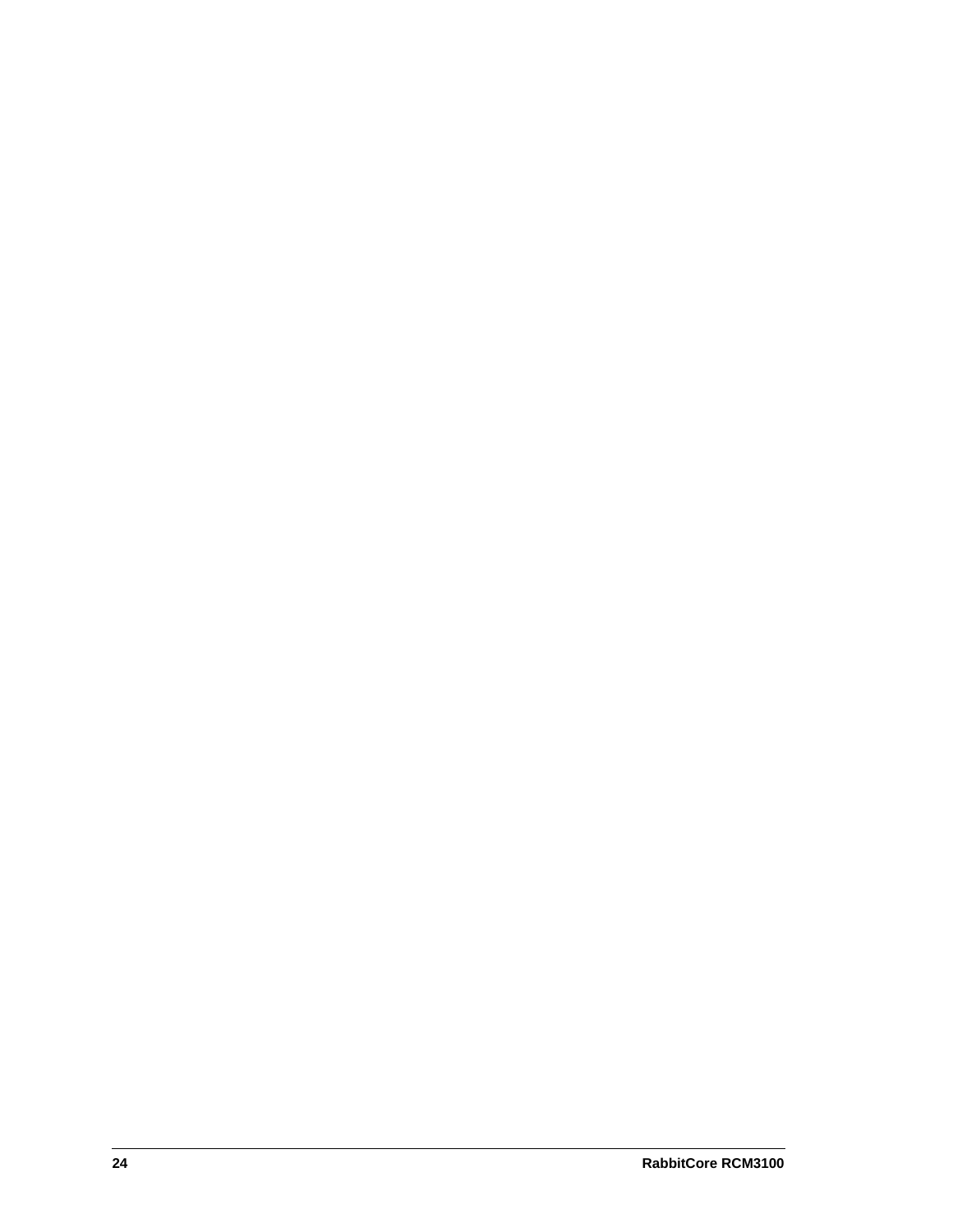# **INDEX**

## <span id="page-28-0"></span>**A**

| additional information |  |
|------------------------|--|
|                        |  |
|                        |  |
|                        |  |

## **C**

[C language ...................... 15,](#page-18-3) [16](#page-19-1)

## **D**

| Development Kit 7            |
|------------------------------|
|                              |
| assembly language  15        |
|                              |
|                              |
|                              |
|                              |
|                              |
| handling communication error |
|                              |
| hardware requirements  16    |
| installing  17, 18, 19       |
|                              |
|                              |
| watch expressions  15        |

## **F**

| <b>features</b>         |
|-------------------------|
| Prototyping Board  8, 9 |
|                         |

## **H**

| hardware connections  11     |  |
|------------------------------|--|
| install RCM3100 on Prototyp- |  |
|                              |  |
|                              |  |
| programming cable  12        |  |
|                              |  |
|                              |  |

### **M**

| models |  |
|--------|--|
|        |  |

## **P**

| pinout                  |
|-------------------------|
|                         |
| power supply            |
|                         |
| programming cable       |
| RCM3100 connections  12 |
|                         |
|                         |
|                         |
| mounting RCM3100  11    |
|                         |

## **R**

#### RCM3100

| mounting on Prototyping |  |
|-------------------------|--|
|                         |  |
|                         |  |

## **S**

| getting to know the RCM3100 |
|-----------------------------|
| CONTROLLED.C 21             |
| FLASHLED1.C 21              |
| FLASHLED2.C 21              |
| IR DEMO.C 21                |
| serial communication  21    |
| TOGGLESWITCH.C  21          |
|                             |
| software                    |
|                             |
| specifications              |
| physical and electrical  3  |
|                             |

# **T**

| technical support  14 |  |  |
|-----------------------|--|--|
|-----------------------|--|--|